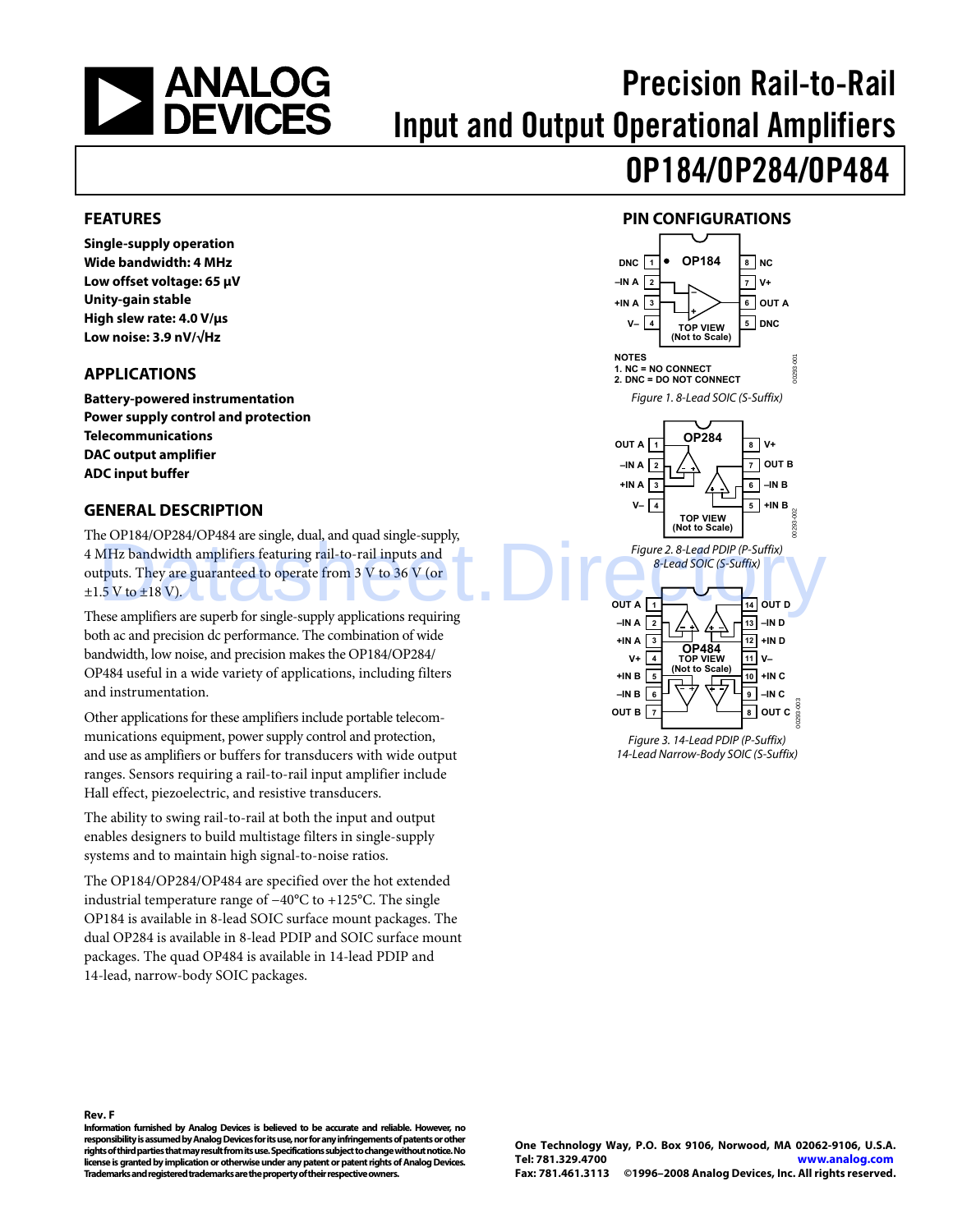### <span id="page-1-0"></span>TABLE OF CONTENTS

### **REVISION HISTORY**

| 9/08-Rev. E to Rev. F                                     |
|-----------------------------------------------------------|
|                                                           |
|                                                           |
| Changes to Low Dropout Regulator with Current Limiting 20 |
| $7/08$ —Rev. D to Rev. E                                  |
|                                                           |
|                                                           |
|                                                           |
| Changes to Designing Low Noise Circuits in Single-Supply  |
|                                                           |
|                                                           |
|                                                           |
| $4/06$ —Rev. C to Rev. D                                  |
|                                                           |
|                                                           |
|                                                           |

| Deleted Reference to 1993 System Applications Guide 15 |  |
|--------------------------------------------------------|--|

| Designing Low Noise Circuits in Single-Supply             |  |
|-----------------------------------------------------------|--|
|                                                           |  |
| Single-Supply, 3 V Instrumentation Amplifier  16          |  |
|                                                           |  |
| 5 V Only, 12-Bit DAC Swings Rail-to-Rail  17              |  |
|                                                           |  |
|                                                           |  |
| Low Dropout Regulator with Current Limiting 18            |  |
| 3 V, 50 Hz/60 Hz Active Notch Filter with False Ground 20 |  |
|                                                           |  |
|                                                           |  |
|                                                           |  |

#### **3/06—Rev. B to Rev. C**

| $9/02$ —Rev. A to Rev. B |  |
|--------------------------|--|

| Changes to Specifications, Input Bias Current Maximum 2 |  |
|---------------------------------------------------------|--|
|                                                         |  |
|                                                         |  |

**6/02—Rev. 0 to Rev. A** 

**10/96—Revision 0: Initial Version**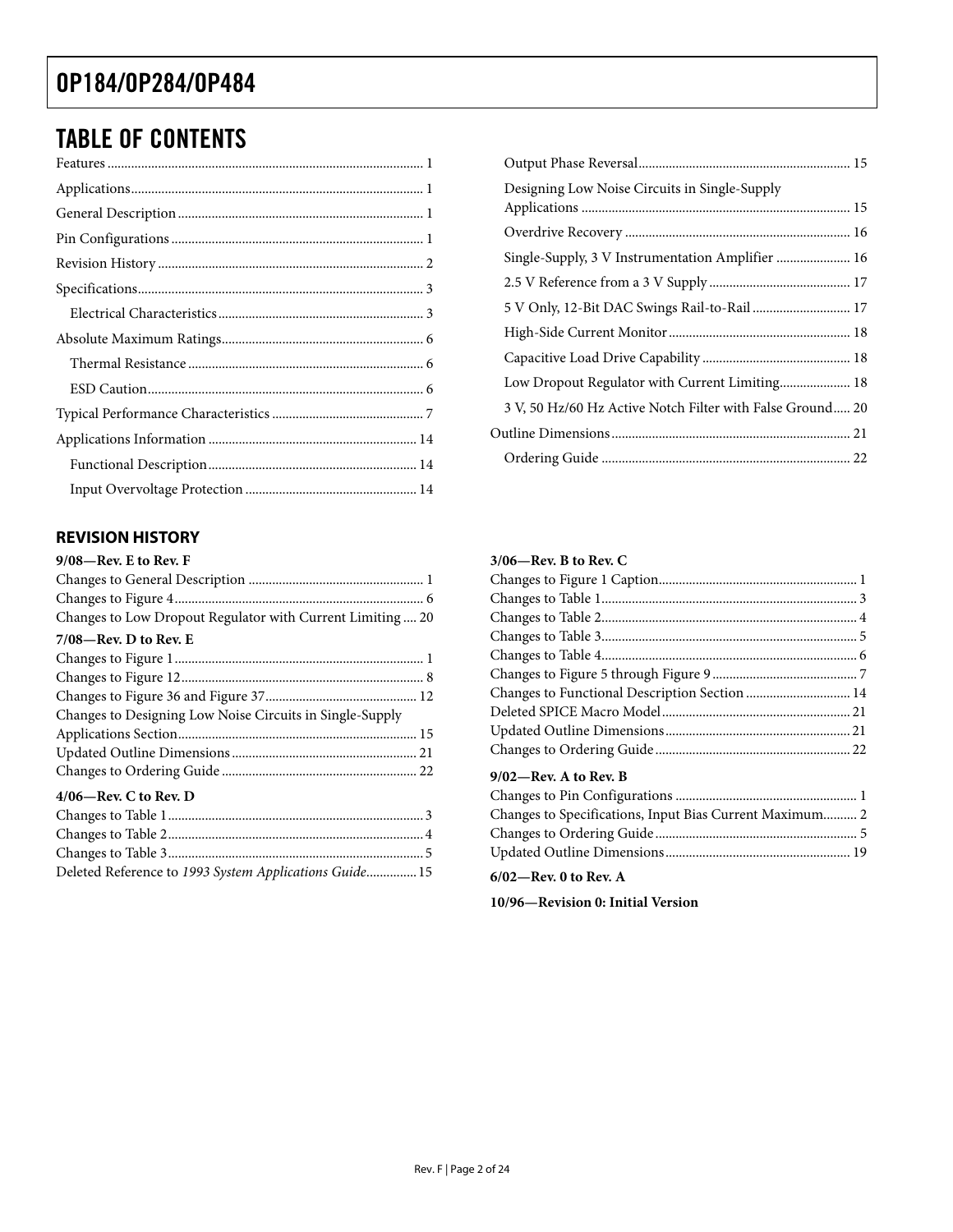### <span id="page-2-0"></span>**SPECIFICATIONS ELECTRICAL CHARACTERISTICS**

 $V_s$  = 5.0 V,  $V_{CM}$  = 2.5 V,  $T_A$  = 25°C, unless otherwise noted.

<span id="page-2-2"></span>

| <b>Conditions</b><br>Symbol<br>Unit<br><b>Parameter</b><br>Min<br><b>Typ</b><br><b>Max</b><br><b>INPUT CHARACTERISTICS</b><br>Offset Voltage, OP184/OP284E Grade <sup>1</sup><br>65<br>μV<br>Vos<br>$-40^{\circ}$ C $\leq$ T <sub>A</sub> $\leq$ +125 $^{\circ}$ C<br>165<br>μV<br>Offset Voltage, OP184/OP284F Grade <sup>1</sup><br>125<br>μV<br>Vos<br>$-40^{\circ}C \leq T_A \leq +125^{\circ}C$<br>350<br>μV<br>Offset Voltage, OP484E Grade <sup>1</sup><br>75<br>Vos<br>μV<br>$-40^{\circ}C \leq T_A \leq +125^{\circ}C$<br>175<br>μV |
|----------------------------------------------------------------------------------------------------------------------------------------------------------------------------------------------------------------------------------------------------------------------------------------------------------------------------------------------------------------------------------------------------------------------------------------------------------------------------------------------------------------------------------------------|
|                                                                                                                                                                                                                                                                                                                                                                                                                                                                                                                                              |
|                                                                                                                                                                                                                                                                                                                                                                                                                                                                                                                                              |
|                                                                                                                                                                                                                                                                                                                                                                                                                                                                                                                                              |
|                                                                                                                                                                                                                                                                                                                                                                                                                                                                                                                                              |
|                                                                                                                                                                                                                                                                                                                                                                                                                                                                                                                                              |
|                                                                                                                                                                                                                                                                                                                                                                                                                                                                                                                                              |
|                                                                                                                                                                                                                                                                                                                                                                                                                                                                                                                                              |
|                                                                                                                                                                                                                                                                                                                                                                                                                                                                                                                                              |
| Offset Voltage, OP484F Grade <sup>1</sup><br>Vos<br>150<br>μV                                                                                                                                                                                                                                                                                                                                                                                                                                                                                |
| $-40^{\circ}$ C $\leq$ T <sub>A</sub> $\leq$ +125 $^{\circ}$ C<br>450<br>μV                                                                                                                                                                                                                                                                                                                                                                                                                                                                  |
| <b>Input Bias Current</b><br>450<br>60<br>nA<br>l <sub>B</sub>                                                                                                                                                                                                                                                                                                                                                                                                                                                                               |
| $-40^{\circ}$ C $\leq$ T <sub>A</sub> $\leq$ +125 $^{\circ}$ C<br>600<br>nA                                                                                                                                                                                                                                                                                                                                                                                                                                                                  |
| Input Offset Current<br>$\overline{2}$<br>50<br>nA<br>$\log$                                                                                                                                                                                                                                                                                                                                                                                                                                                                                 |
| 50<br>$-40^{\circ}$ C $\leq$ T <sub>A</sub> $\leq$ +125 $^{\circ}$ C<br>nA                                                                                                                                                                                                                                                                                                                                                                                                                                                                   |
| 5<br>$\mathsf{V}$<br>$\mathbf 0$<br>Input Voltage Range                                                                                                                                                                                                                                                                                                                                                                                                                                                                                      |
| Common-Mode Rejection Ratio<br><b>CMRR</b><br>$V_{CM} = 0 V$ to 5 V<br>60<br>dB                                                                                                                                                                                                                                                                                                                                                                                                                                                              |
| dB<br>$V_{CM} = 1.0 V$ to 4.0 V, $-40^{\circ}C \le T_A \le +125^{\circ}C$<br>86                                                                                                                                                                                                                                                                                                                                                                                                                                                              |
| 50<br>V/mV<br>Large Signal Voltage Gain<br>$R_L = 2 k\Omega$ , 1 $V \leq V_0 \leq 4 V$<br>240<br>Avo                                                                                                                                                                                                                                                                                                                                                                                                                                         |
| 25<br>V/mV<br>$R_L = 2 k\Omega$ , $-40^{\circ}C \leq T_A \leq +125^{\circ}C$                                                                                                                                                                                                                                                                                                                                                                                                                                                                 |
| <b>Bias Current Drift</b><br>150<br>pA/°C<br>$\Delta$ l <sub>B</sub> / $\Delta$ T                                                                                                                                                                                                                                                                                                                                                                                                                                                            |
| <b>OUTPUT CHARACTERISTICS</b>                                                                                                                                                                                                                                                                                                                                                                                                                                                                                                                |
| $\vee$<br>Output Voltage High<br>$I_L = 1.0$ mA<br>4.85<br><b>V<sub>OH</sub></b>                                                                                                                                                                                                                                                                                                                                                                                                                                                             |
| Output Voltage Low<br>VOL<br>$I_L = 1.0$ mA<br>125<br>mV                                                                                                                                                                                                                                                                                                                                                                                                                                                                                     |
| ±6.5<br><b>Output Current</b><br>mA<br>lout                                                                                                                                                                                                                                                                                                                                                                                                                                                                                                  |
| POWER SUPPLY                                                                                                                                                                                                                                                                                                                                                                                                                                                                                                                                 |
| <b>PSRR</b><br>dB<br>76<br>Power Supply Rejection Ratio<br>$V_s = 2.0 V$ to 10 V, $-40^{\circ}C \le T_A \le +125^{\circ}C$                                                                                                                                                                                                                                                                                                                                                                                                                   |
| Supply Current/Amplifier<br>$V_0 = 2.5 V$ , $-40^{\circ}C \leq T_A \leq +125^{\circ}C$<br>1.45<br>mA<br>Isy                                                                                                                                                                                                                                                                                                                                                                                                                                  |
| Supply Voltage Range<br>$\sf V$<br>V <sub>S</sub><br>3<br>36                                                                                                                                                                                                                                                                                                                                                                                                                                                                                 |
| <b>DYNAMIC PERFORMANCE</b>                                                                                                                                                                                                                                                                                                                                                                                                                                                                                                                   |
| Slew Rate<br><b>SR</b><br>$R_{L} = 2 k\Omega$<br>1.65<br>$V/\mu s$<br>2.4                                                                                                                                                                                                                                                                                                                                                                                                                                                                    |
| 2.5<br><b>Settling Time</b><br>To 0.01%, 1.0 V step<br>t <sub>S</sub><br>μs                                                                                                                                                                                                                                                                                                                                                                                                                                                                  |
| <b>Gain Bandwidth Product</b><br>GBP<br>3.25<br><b>MHz</b>                                                                                                                                                                                                                                                                                                                                                                                                                                                                                   |
| Phase Margin<br>45<br>$\Phi_{\text{M}}$<br>Degrees                                                                                                                                                                                                                                                                                                                                                                                                                                                                                           |
| <b>NOISE PERFORMANCE</b>                                                                                                                                                                                                                                                                                                                                                                                                                                                                                                                     |
| <b>Voltage Noise</b><br>µV p-p<br>0.1 Hz to 10 Hz<br>0.3<br>$e_n$ p-p                                                                                                                                                                                                                                                                                                                                                                                                                                                                        |
| $nV/\sqrt{Hz}$<br><b>Voltage Noise Density</b><br>$f = 1$ kHz<br>3.9<br>e <sub>n</sub>                                                                                                                                                                                                                                                                                                                                                                                                                                                       |
| pA/√Hz<br><b>Current Noise Density</b><br>0.4<br>$i_{n}$                                                                                                                                                                                                                                                                                                                                                                                                                                                                                     |

<span id="page-2-1"></span><sup>1</sup> Input offset voltage measurements are performed by automated test equipment approximately 0.5 seconds after application of power.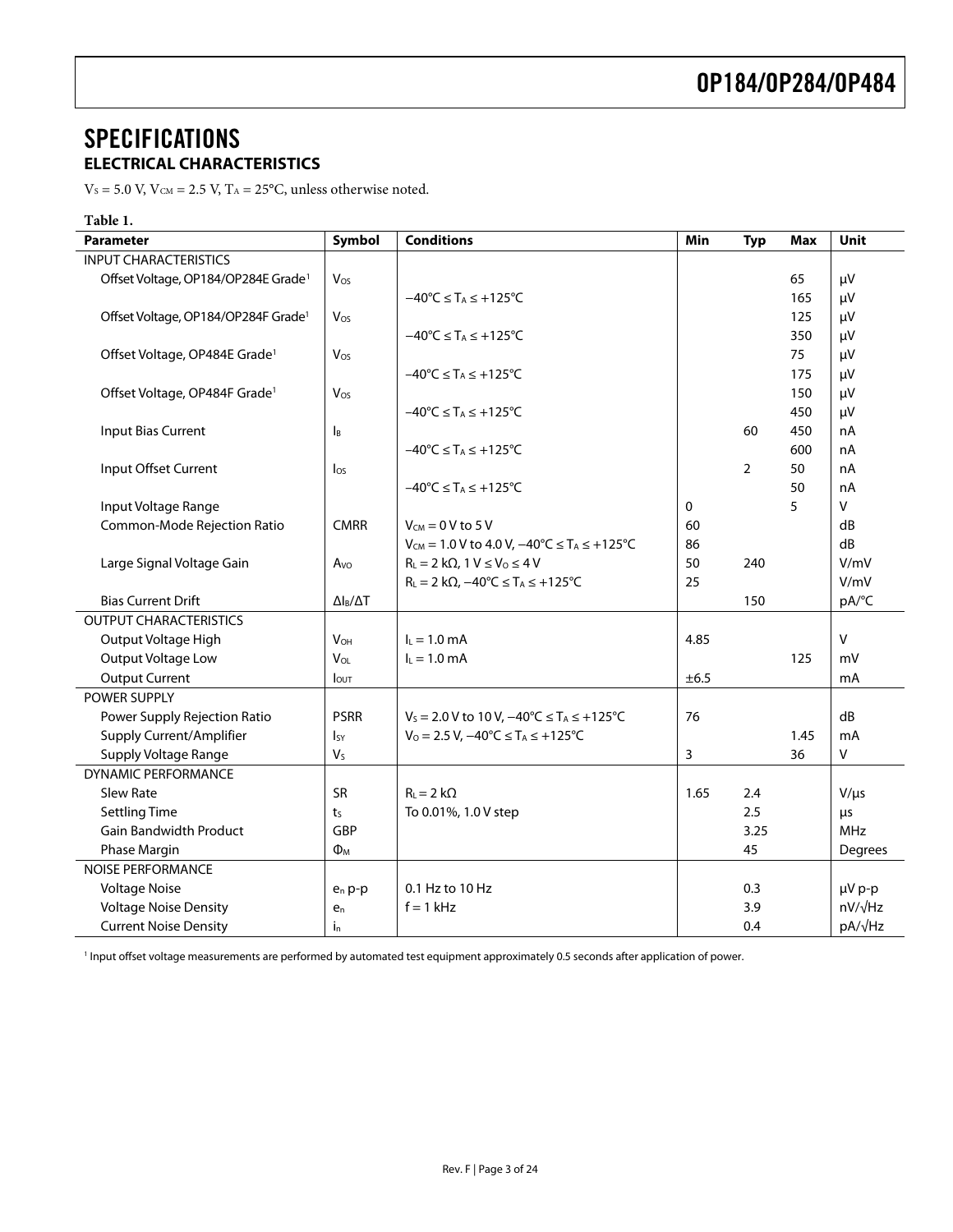$\rm V_S$  = 3.0 V,  $\rm V_{\rm CM}$  = 1.5 V,  $\rm T_A$  = 25°C, unless otherwise noted.

#### **Table 2.**

<span id="page-3-1"></span>

| <b>Parameter</b>                                | Symbol                | <b>Conditions</b>                                               | Min      | <b>Typ</b> | <b>Max</b> | Unit           |
|-------------------------------------------------|-----------------------|-----------------------------------------------------------------|----------|------------|------------|----------------|
| <b>INPUT CHARACTERISTICS</b>                    |                       |                                                                 |          |            |            |                |
| Offset Voltage, OP184/OP284E Grade <sup>1</sup> | Vos                   |                                                                 |          |            | 65         | μV             |
|                                                 |                       | $-40^{\circ}$ C $\leq$ T <sub>A</sub> $\leq$ +125°C             |          |            | 165        | μV             |
| Offset Voltage, OP184/OP284F Grade <sup>1</sup> | Vos                   |                                                                 |          |            | 125        | μV             |
|                                                 |                       | $-40^{\circ}$ C $\leq$ T <sub>A</sub> $\leq$ +125°C             |          |            | 350        | μV             |
| Offset Voltage, OP484E Grade <sup>1</sup>       | $V_{OS}$              |                                                                 |          |            | 100        | μV             |
|                                                 |                       | $-40^{\circ}$ C $\leq$ T <sub>A</sub> $\leq$ +125 $^{\circ}$ C  |          |            | 200        | μV             |
| Offset Voltage, OP484F Grade <sup>1</sup>       | Vos                   |                                                                 |          |            | 150        | μV             |
|                                                 |                       | $-40^{\circ}$ C $\leq$ T <sub>A</sub> $\leq$ +125 $^{\circ}$ C  |          |            | 450        | μV             |
| Input Bias Current                              | <b>I</b> B            |                                                                 |          | 60         | 450        | nA             |
|                                                 |                       | $-40^{\circ}$ C $\leq$ T <sub>A</sub> $\leq$ +125°C             |          |            | 600        | nA             |
| Input Offset Current                            | $\log$                | $-40^{\circ}$ C $\leq$ T <sub>A</sub> $\leq$ +125 $^{\circ}$ C  |          |            | 50         | nA             |
| Input Voltage Range                             |                       |                                                                 | $\Omega$ |            | 3          | v              |
| Common-Mode Rejection Ratio                     | <b>CMRR</b>           | $V_{CM} = 0 V$ to 3 V                                           | 60       |            |            | dB             |
|                                                 |                       | $V_{CM} = 0$ V to 3 V, $-40^{\circ}C \le T_A \le +125^{\circ}C$ | 56       |            |            | dB             |
| <b>OUTPUT CHARACTERISTICS</b>                   |                       |                                                                 |          |            |            |                |
| Output Voltage High                             | <b>V<sub>OH</sub></b> | $I_L = 1.0$ mA                                                  | 2.85     |            |            | $\vee$         |
| Output Voltage Low                              | V <sub>OL</sub>       | $I_L = 1.0$ mA                                                  |          |            | 125        | mV             |
| <b>POWER SUPPLY</b>                             |                       |                                                                 |          |            |            |                |
| Power Supply Rejection Ratio                    | <b>PSRR</b>           | $V_s = \pm 1.25$ V to $\pm 1.75$ V                              | 76       |            |            | dB             |
| Supply Current/Amplifier                        | <sub>Isy</sub>        | $V_0 = 1.5 V$ , $-40^{\circ}C \leq T_A \leq +125^{\circ}C$      |          |            | 1.35       | mA             |
| DYNAMIC PERFORMANCE                             |                       |                                                                 |          |            |            |                |
| <b>Gain Bandwidth Product</b>                   | GBP                   |                                                                 |          | 3          |            | MHz            |
| <b>NOISE PERFORMANCE</b>                        |                       |                                                                 |          |            |            |                |
| <b>Voltage Noise Density</b>                    | $e_n$                 | $f = 1$ kHz                                                     |          | 3.9        |            | $nV/\sqrt{Hz}$ |

<span id="page-3-0"></span><sup>1</sup> Input offset voltage measurements are performed by automated test equipment approximately 0.5 seconds after application of power.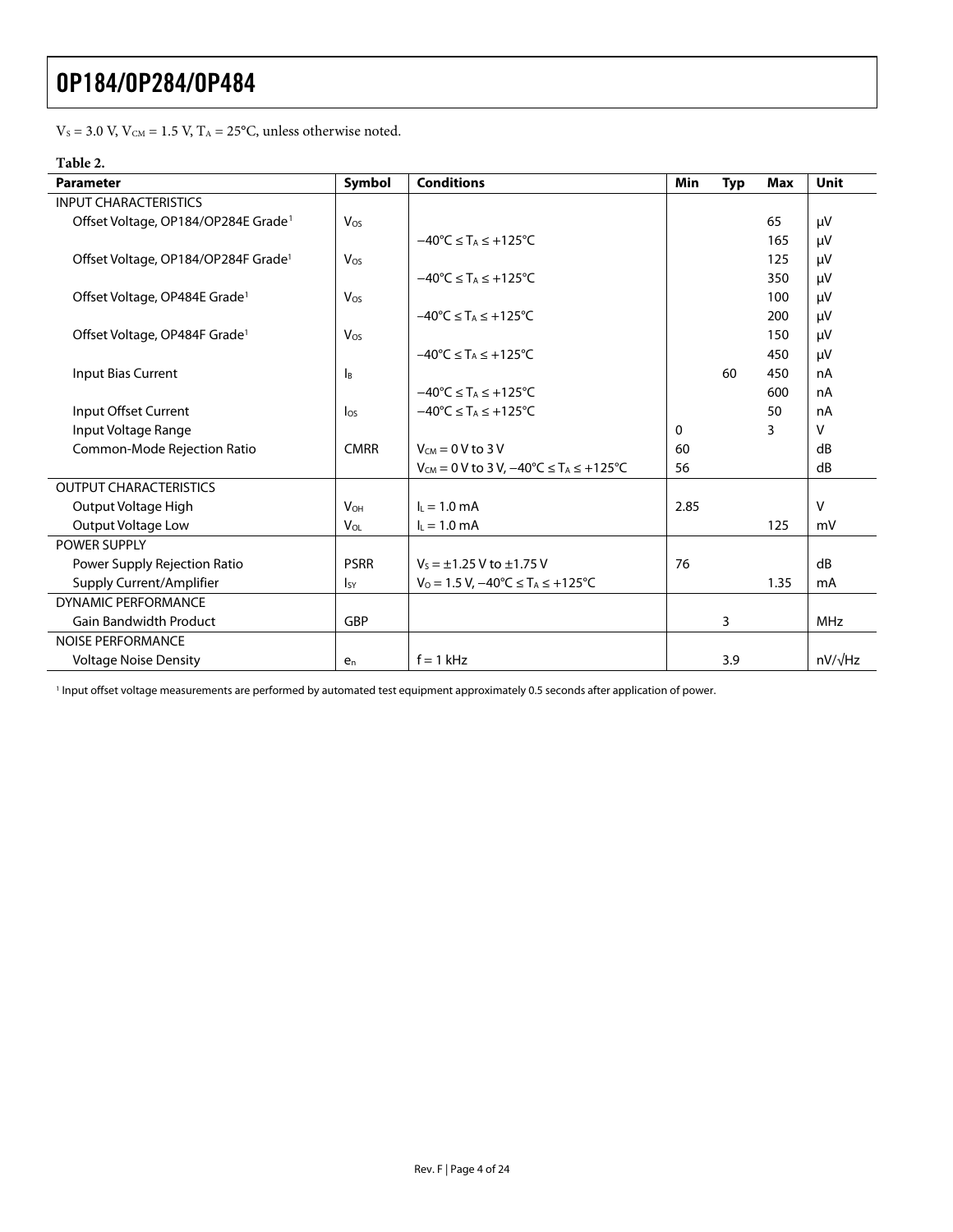$\rm V_S$  =  $\pm 15.0$  V,  $\rm V_{\rm CM}$  = 0 V,  $\rm T_A$  = 25°C, unless otherwise noted.

<span id="page-4-0"></span>

| <b>Parameter</b>                                | Symbol                   | <b>Conditions</b>                                                             | Min   | <b>Typ</b>     | Max       | Unit           |
|-------------------------------------------------|--------------------------|-------------------------------------------------------------------------------|-------|----------------|-----------|----------------|
| <b>INPUT CHARACTERISTICS</b>                    |                          |                                                                               |       |                |           |                |
| Offset Voltage, OP184/OP284E Grade <sup>1</sup> | Vos                      |                                                                               |       |                | 100       | μV             |
|                                                 |                          | $-40^{\circ}$ C $\leq$ T <sub>A</sub> $\leq$ +125 $^{\circ}$ C                |       |                | 200       | μV             |
| Offset Voltage, OP184/OP284F Grade <sup>1</sup> | Vos                      |                                                                               |       |                | 175       | μV             |
|                                                 |                          | $-40^{\circ}C \leq T_A \leq +125^{\circ}C$                                    |       |                | 375       | μV             |
| Offset Voltage, OP484E Grade <sup>1</sup>       | Vos                      |                                                                               |       |                | 150       | μV             |
|                                                 |                          | $-40^{\circ}$ C $\leq$ T <sub>A</sub> $\leq$ +125 $^{\circ}$ C                |       |                | 300       | μV             |
| Offset Voltage, OP484F Grade <sup>1</sup>       | Vos                      |                                                                               |       |                | 250       | μV             |
|                                                 |                          | $-40^{\circ}C \leq T_A \leq +125^{\circ}C$                                    |       |                | 500       | μV             |
| <b>Input Bias Current</b>                       | l <sub>B</sub>           |                                                                               |       | 80             | 450       | nA             |
|                                                 |                          | $-40^{\circ}C \leq T_A \leq +125^{\circ}C$                                    |       |                | 575       | nA             |
| Input Offset Current                            | $\log$                   | $-40^{\circ}$ C $\leq$ T <sub>A</sub> $\leq$ +125 $^{\circ}$ C                |       |                | 50        | nA             |
| Input Voltage Range                             |                          |                                                                               | $-15$ |                | $+15$     | V              |
| Common-Mode Rejection Ratio                     | <b>CMRR</b>              | $V_{CM} = -14.0 V$ to +14.0 V, $-40^{\circ}C \le T_A \le +125^{\circ}C$       | 86    | 90             |           | dB             |
|                                                 |                          | $V_{CM} = -15.0 V to +15.0 V$                                                 | 80    |                |           | dB             |
| Large Signal Voltage Gain                       | Avo                      | $R_L = 2 k\Omega$ , $-10 V \le V_0 \le 10 V$                                  | 150   | 1000           |           | V/mV           |
|                                                 |                          | $R_L = 2 k\Omega$ , $-40 V \leq T_A \leq +125°C$                              | 75    |                |           | V/mV           |
| Offset Voltage Drift E Grade                    | $\Delta V_{OS}/\Delta T$ |                                                                               |       | 0.2            | 2.00      | µV/°C          |
| <b>Bias Current Drift</b>                       | $\Delta V_B/\Delta T$    |                                                                               |       | 150            |           | pA/°C          |
| <b>OUTPUT CHARACTERISTICS</b>                   |                          |                                                                               |       |                |           |                |
| Output Voltage High                             | $V_{OH}$                 | $I_L = 1.0$ mA                                                                | 14.8  |                |           | $\mathsf{V}$   |
| Output Voltage Low                              | $V_{OL}$                 | $L = 1.0$ mA                                                                  |       |                | $-14.875$ | v              |
| <b>Output Current</b>                           | $I_{\text{OUT}}$         |                                                                               | ±10   |                |           | mA             |
| <b>POWER SUPPLY</b>                             |                          |                                                                               |       |                |           |                |
| Power Supply Rejection Ratio                    | <b>PSRR</b>              | $V_s = \pm 2.0$ V to $\pm 18$ V, $-40^{\circ}$ C $\le T_A \le +125^{\circ}$ C | 90    |                |           | dB             |
| Supply Current/Amplifier                        | $I_{SV}$                 | $V_0 = 0 V$ , $-40^{\circ}C \le T_A \le +125^{\circ}C$                        |       |                | 2.0       | mA             |
| Supply Current/Amplifier                        | Isy                      | $V_s = \pm 18 V$ , $-40^{\circ}C \leq T_A \leq +125^{\circ}C$                 |       |                | 2.25      | mA             |
| <b>DYNAMIC PERFORMANCE</b>                      |                          |                                                                               |       |                |           |                |
| Slew Rate                                       | SR                       | $R_L = 2 k\Omega$                                                             | 2.4   | 4.0            |           | $V/\mu s$      |
| <b>Full-Power Bandwidth</b>                     | $BW_p$                   | 1% distortion, $R_L = 2 k\Omega$ , $V_0 = 29 V p-p$                           |       | 35             |           | <b>kHz</b>     |
| <b>Settling Time</b>                            | t <sub>S</sub>           | To 0.01%, 10 V step                                                           |       | $\overline{4}$ |           | μs             |
| <b>Gain Bandwidth Product</b>                   | <b>GBP</b>               |                                                                               |       | 4.25           |           | MHz            |
| Phase Margin                                    | $\Phi_{M}$               |                                                                               |       | 50             |           | Degrees        |
| <b>NOISE PERFORMANCE</b>                        |                          |                                                                               |       |                |           |                |
| <b>Voltage Noise</b>                            | $e_n p-p$                | 0.1 Hz to 10 Hz                                                               |       | 0.3            |           | $\mu V$ p-p    |
| <b>Voltage Noise Density</b>                    | e <sub>n</sub>           | $f = 1$ kHz                                                                   |       | 3.9            |           | $nV/\sqrt{Hz}$ |
| <b>Current Noise Density</b>                    | İn                       |                                                                               |       | 0.4            |           | $pA/\sqrt{Hz}$ |

<sup>1</sup> Input offset voltage measurements are performed by automated test equipment approximately 0.5 seconds after application of power.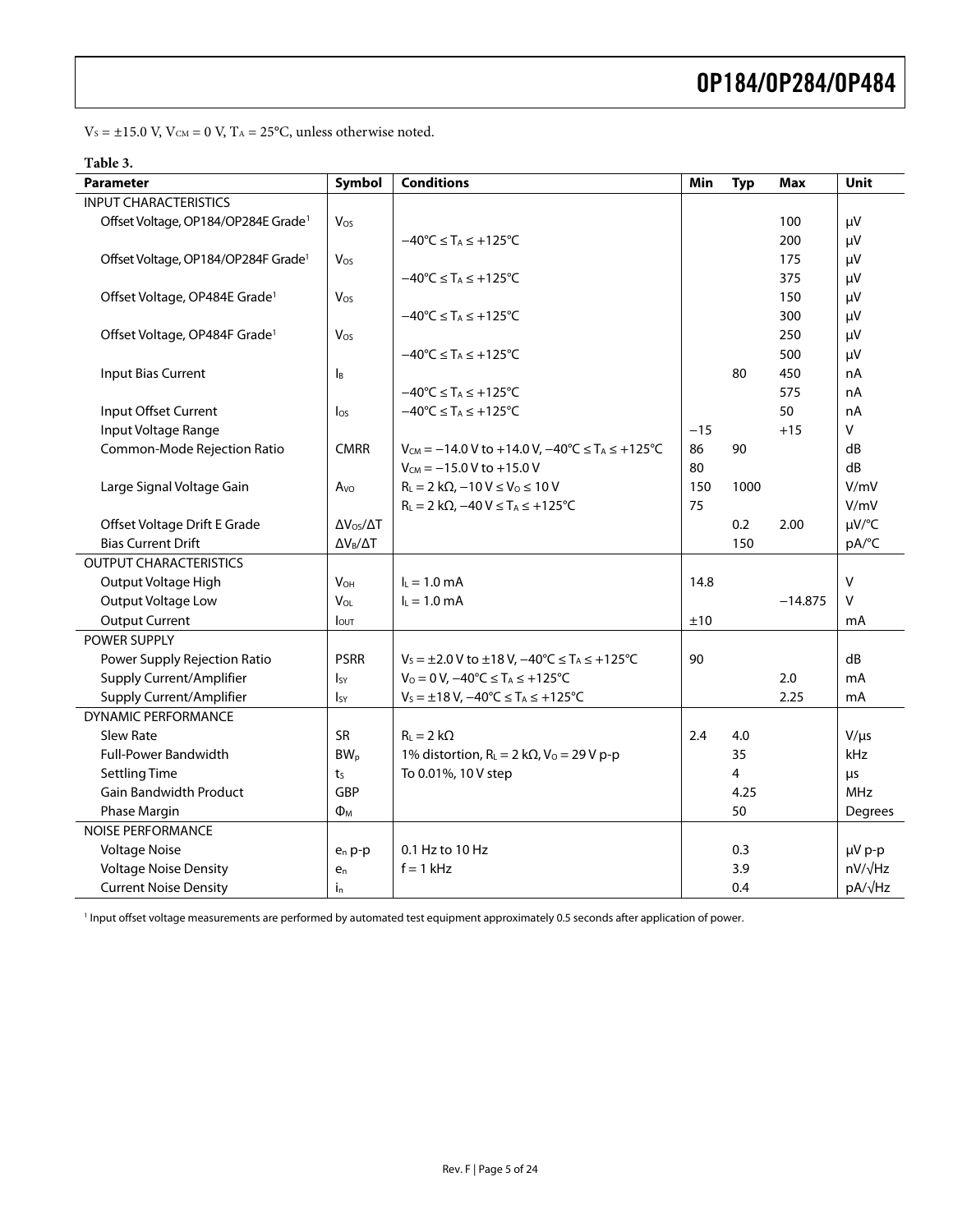### <span id="page-5-0"></span>ABSOLUTE MAXIMUM RATINGS

#### **Table 4.**

| <b>Parameter</b>                        | Rating                              |
|-----------------------------------------|-------------------------------------|
| Supply Voltage                          | $+18V$                              |
| Input Voltage                           | $+18V$                              |
| Differential Input Voltage <sup>1</sup> | $\pm 0.6$ V                         |
| Output Short-Circuit Duration to GND    | Indefinite                          |
| Storage Temperature Range               |                                     |
| P-Suffix, S-Suffix Packages             | $-65^{\circ}$ C to $+150^{\circ}$ C |
| Operating Temperature Range             |                                     |
| OP184/OP284/OP484E/OP484F               | $-40^{\circ}$ C to $+125^{\circ}$ C |
| Junction Temperature Range              |                                     |
| P-Suffix, S-Suffix Packages             | $-65^{\circ}$ C to $+150^{\circ}$ C |
| Lead Temperature                        | 300 $\degree$ C                     |
| (Soldering 60 sec)                      |                                     |

<sup>1</sup> For input voltages greater than 0.6 V, the input current should be limited to less than 5 mA to prevent degradation or destruction of the input devices.

Stresses above those listed under Absolute Maximum Ratings may cause permanent damage to the device. This is a stress rating only; functional operation of the device at these or any other conditions above those indicated in the operational section of this specification is not implied. Exposure to absolute maximum rating conditions for extended periods may affect device reliability.

Absolute maximum ratings apply to both DICE and packaged parts, unless otherwise noted.

### **THERMAL RESISTANCE**

 $θ<sub>JA</sub>$  is specified for the worst-case conditions; that is,  $θ<sub>JA</sub>$  is specified for a device in socket for PDIP.  $\theta_{JA}$  is specified for a device soldered in the circuit board for SOIC packages.

#### **Table 5. Thermal Resistance**

| Package Type            | $\theta$ ia | $\theta$ JC | Unit          |
|-------------------------|-------------|-------------|---------------|
| 8-Lead PDIP (P-Suffix)  | 103         | 43          | °C/W          |
| 8-Lead SOIC (S-Suffix)  | 158         | 43          | °C/W          |
| 14-Lead PDIP (P-Suffix) | 83          | 39          | °C/W          |
| 14-Lead SOIC (S-Suffix) | 92          | 27          | $\degree$ C/W |

#### **ESD CAUTION**



ESD (electrostatic discharge) sensitive device. Charged devices and circuit boards can discharge without detection. Although this product features patented or proprietary protection circuitry, damage may occur on devices subjected to high energy ESD. Therefore, proper ESD precautions should be taken to avoid performance degradation or loss of functionality.

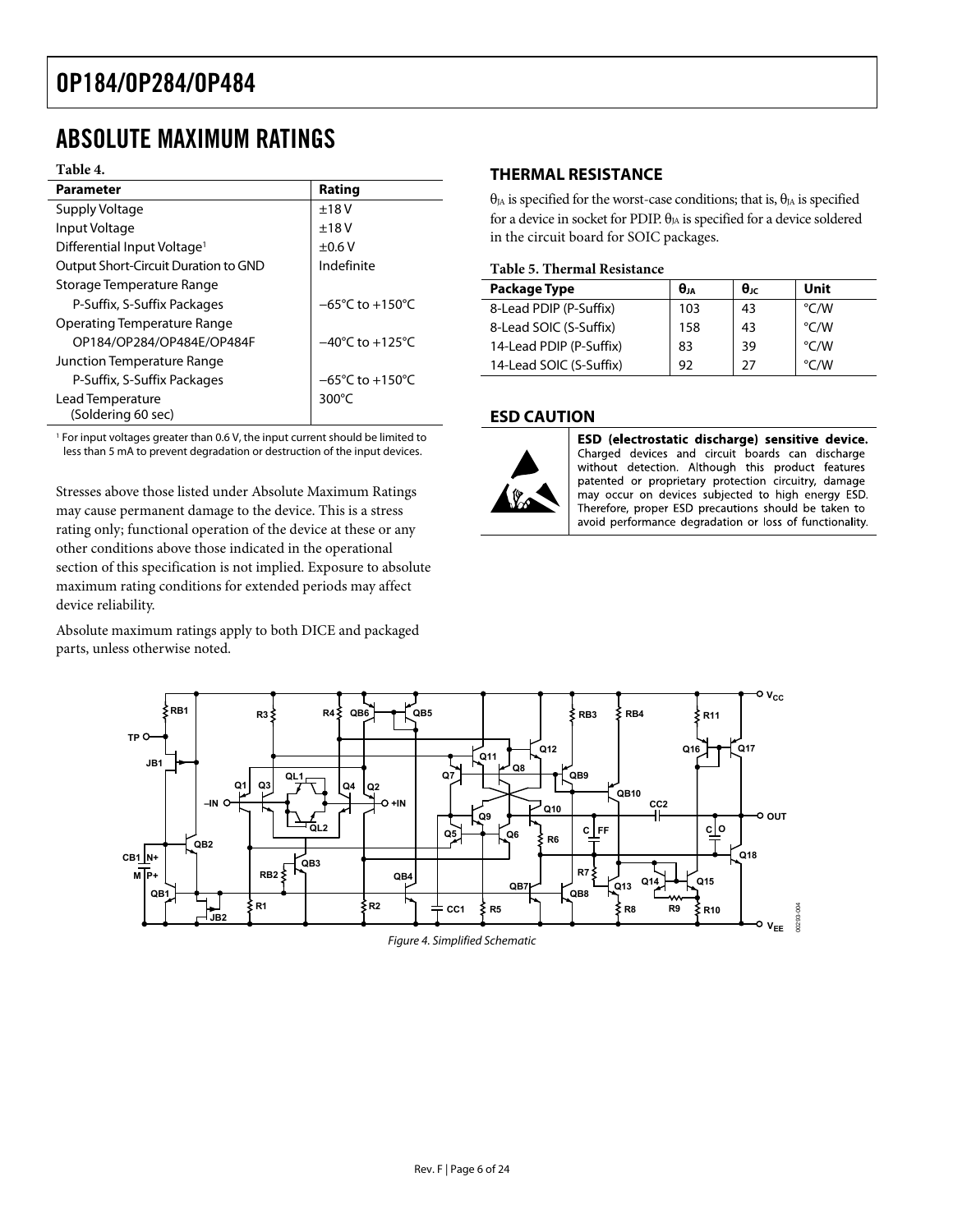### <span id="page-6-0"></span>TYPICAL PERFORMANCE CHARACTERISTICS



Figure 5. Input Offset Voltage Distribution



<span id="page-6-1"></span>









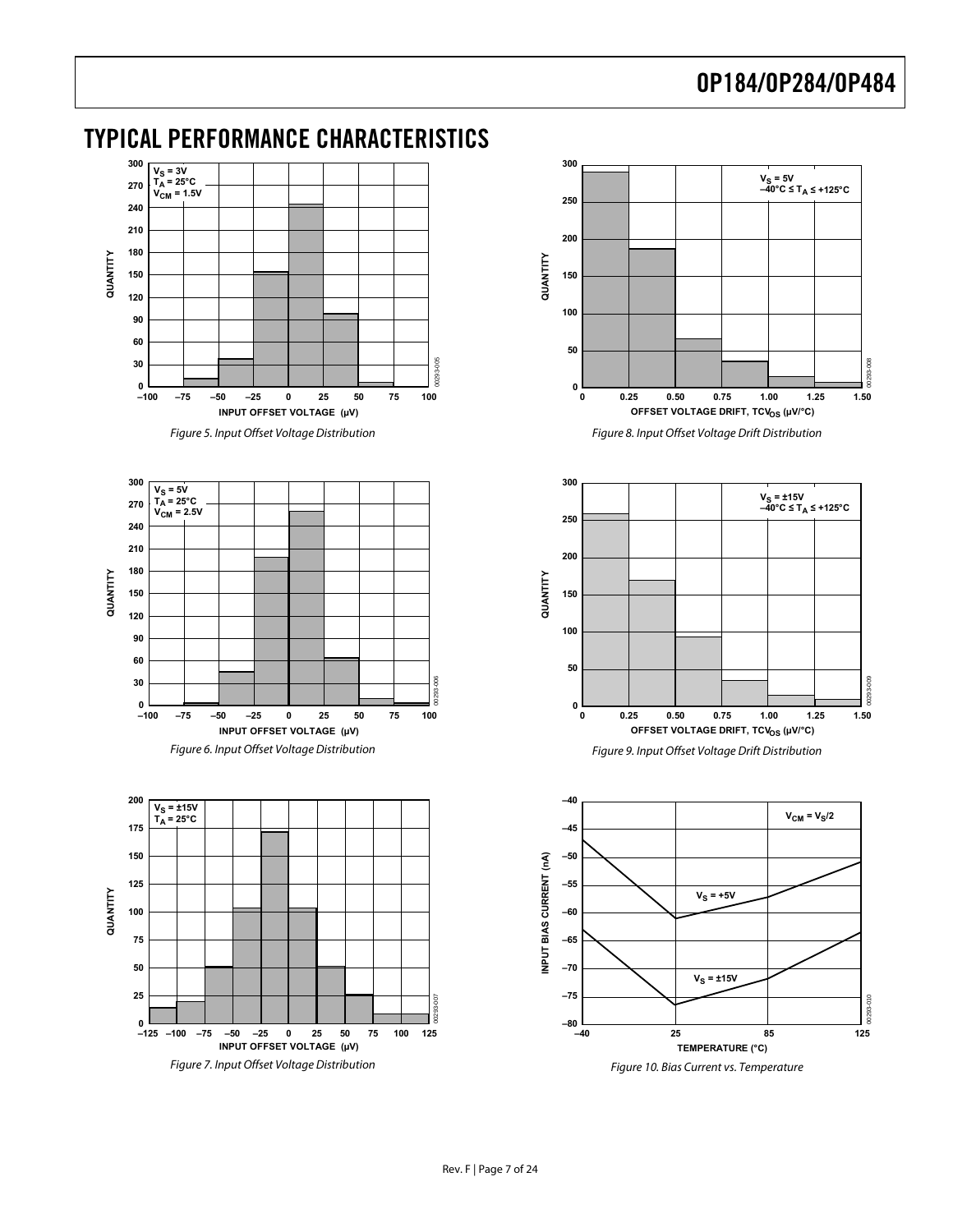







Figure 13. Supply Current vs. Temperature









Figure 16. Open-Loop Gain and Phase vs. Frequency (No Load)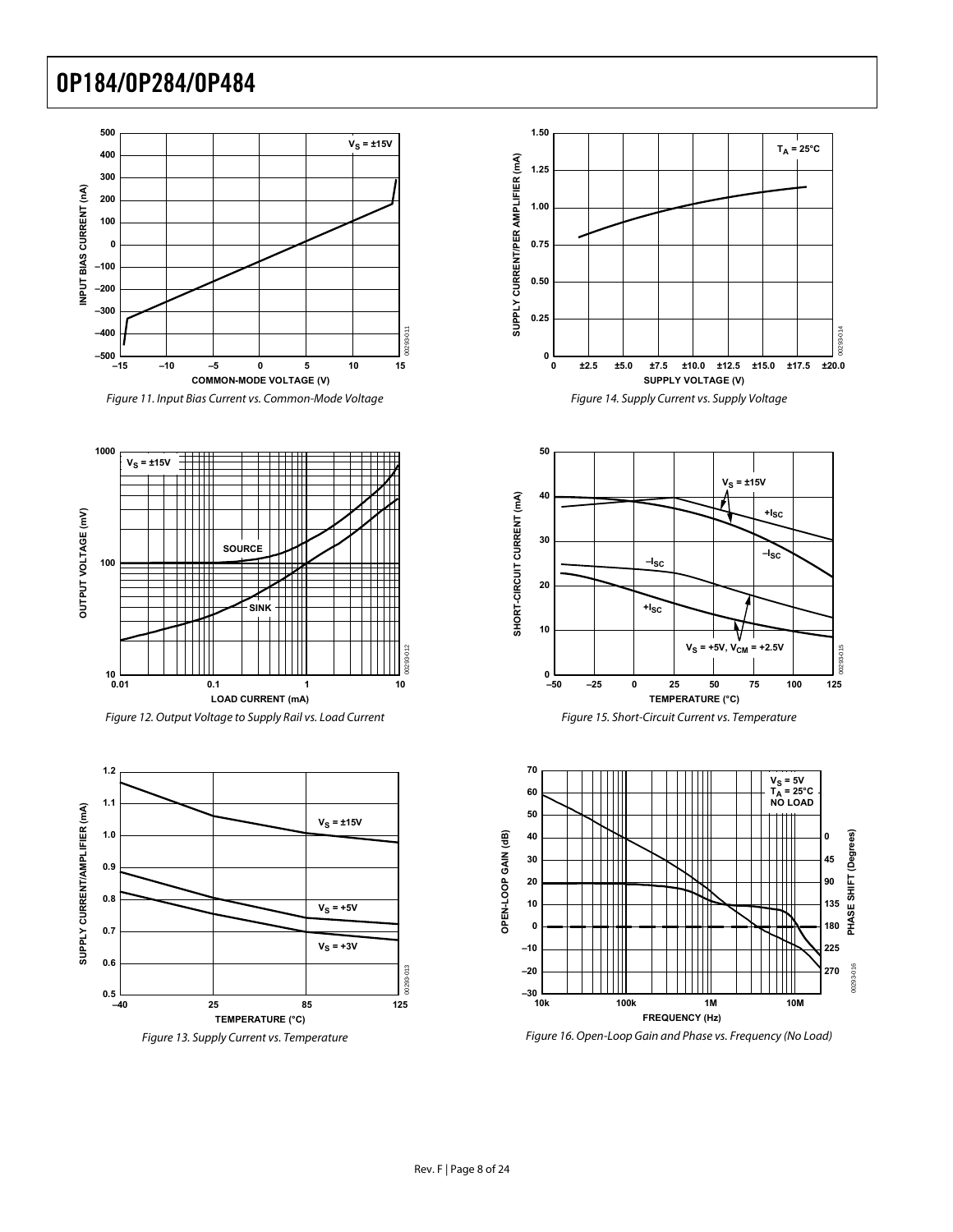

Figure 17. Open-Loop Gain and Phase vs. Frequency (No Load)



Figure 18. Open-Loop Gain and Phase vs. Frequency (No Load)



Figure 19. Open-Loop Gain vs. Temperature



Figure 20. Closed-Loop Gain vs. Frequency (2 kΩ Load)



Figure 21. Closed-Loop Gain vs. Frequency (2 kΩ Load)



Figure 22. Closed-Loop Gain vs. Frequency (2 kΩ Load)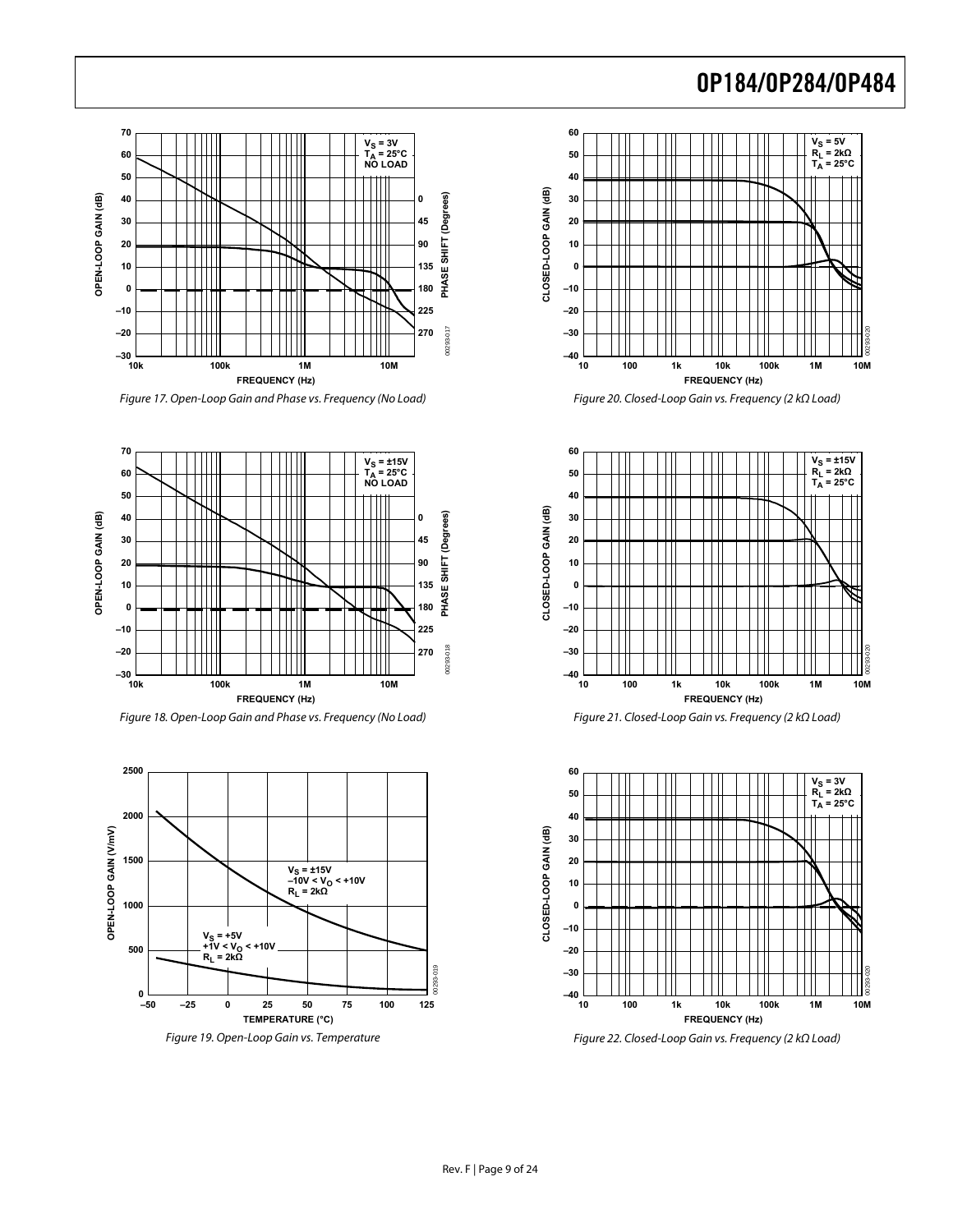







Figure 25. Output Impedance vs. Frequency









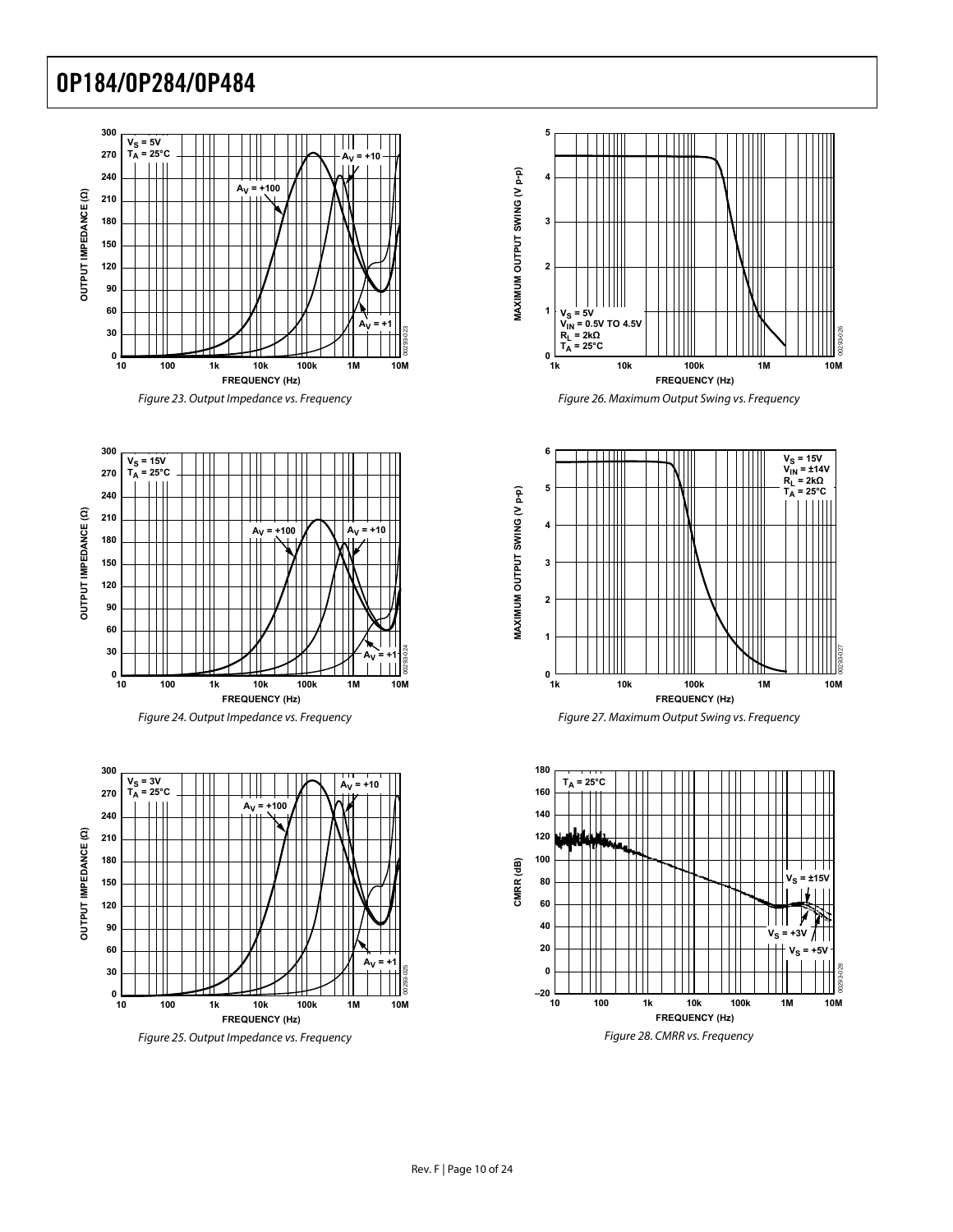





<span id="page-10-0"></span>









Figure 34. Step Size vs. Settling Time

**0 6 1 2 3 4 5**

**SETTLING TIME (µs)**

**–5**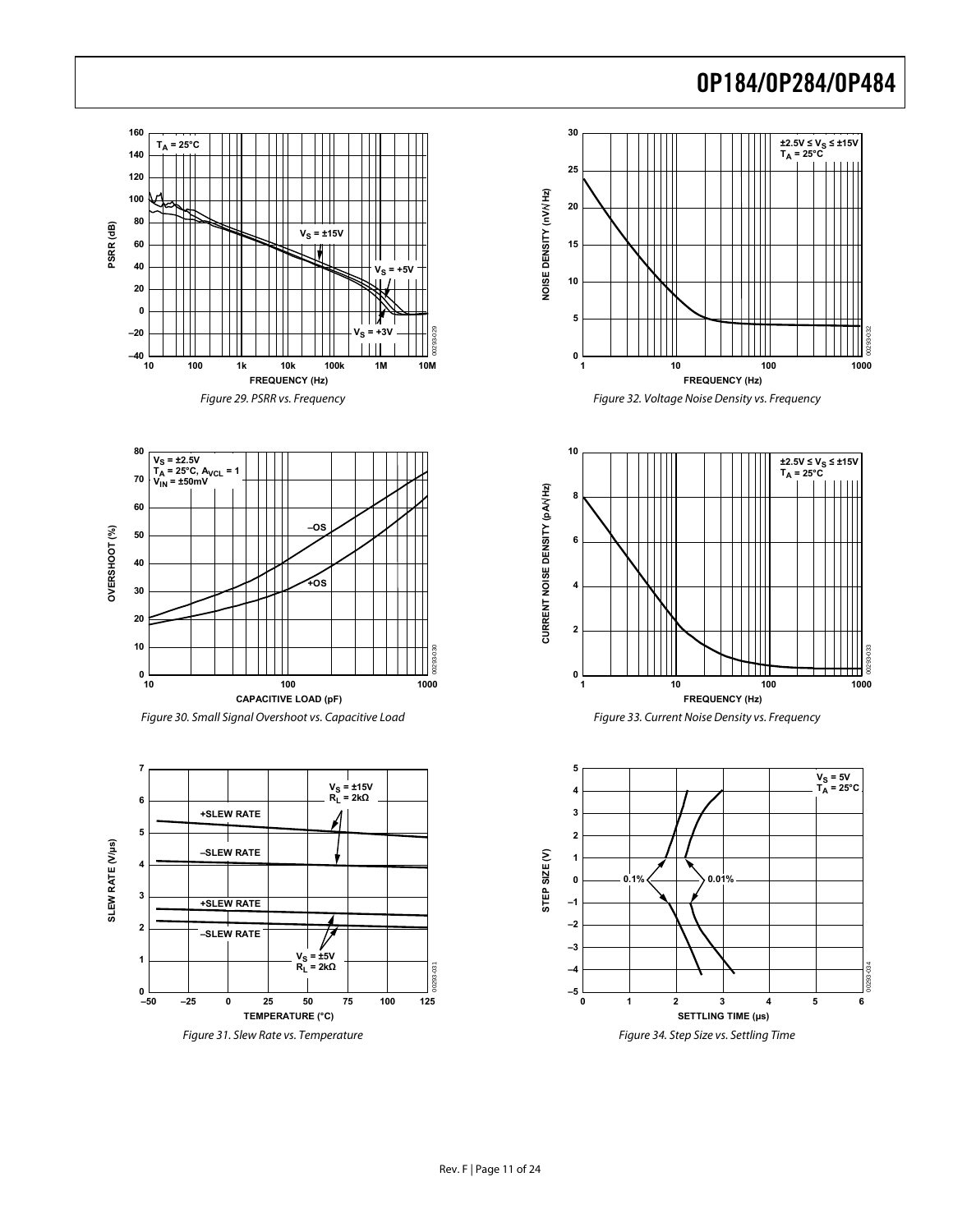





Figure 37. 0.1 Hz to 10 Hz Noise







Figure 39. Small Signal Transient Response



Figure 40. Small Signal Transient Response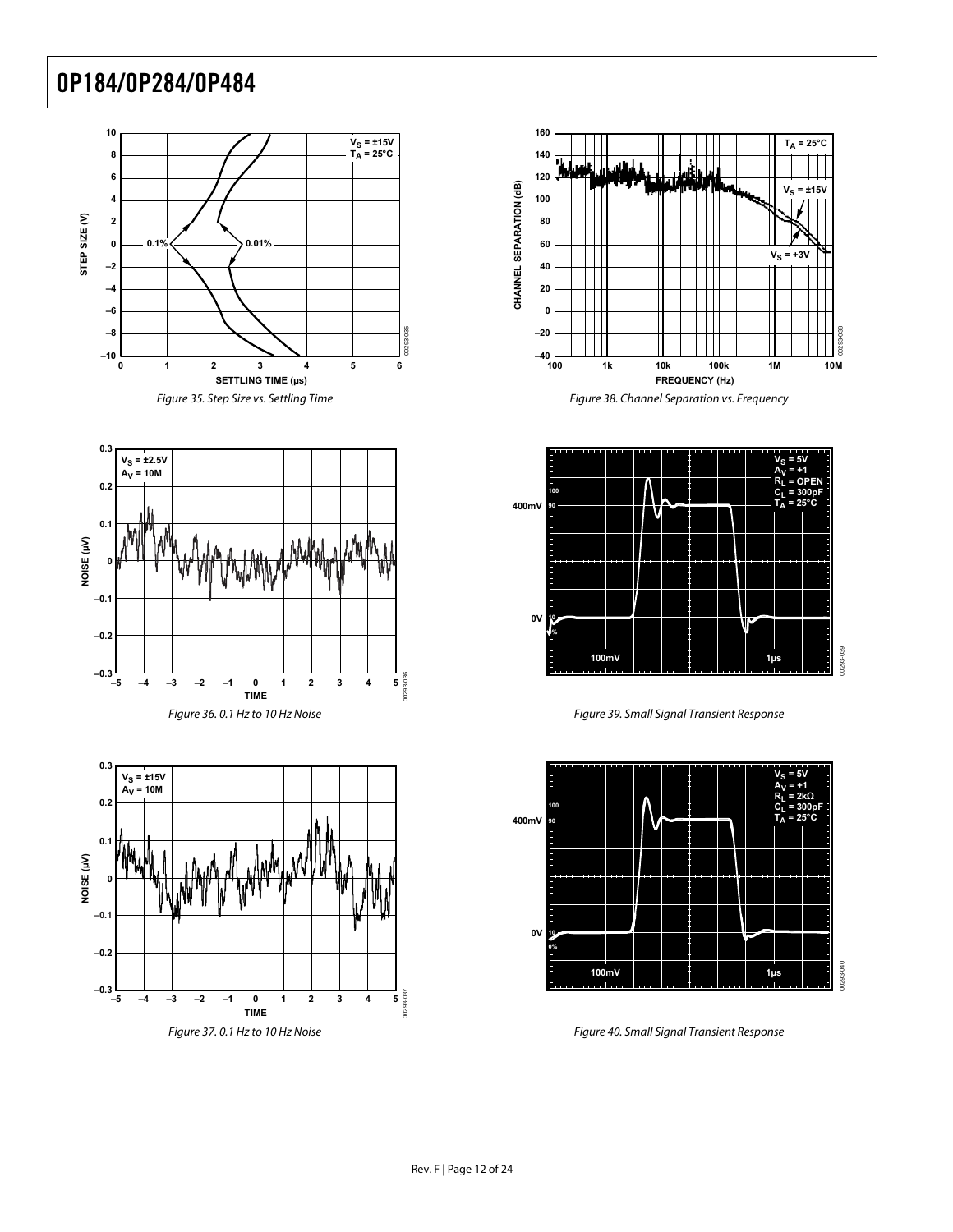

Figure 41. Small Signal Transient Response



Figure 43. Total Harmonic Distortion + Noise vs. Frequency



Figure 42. Small Signal Transient Response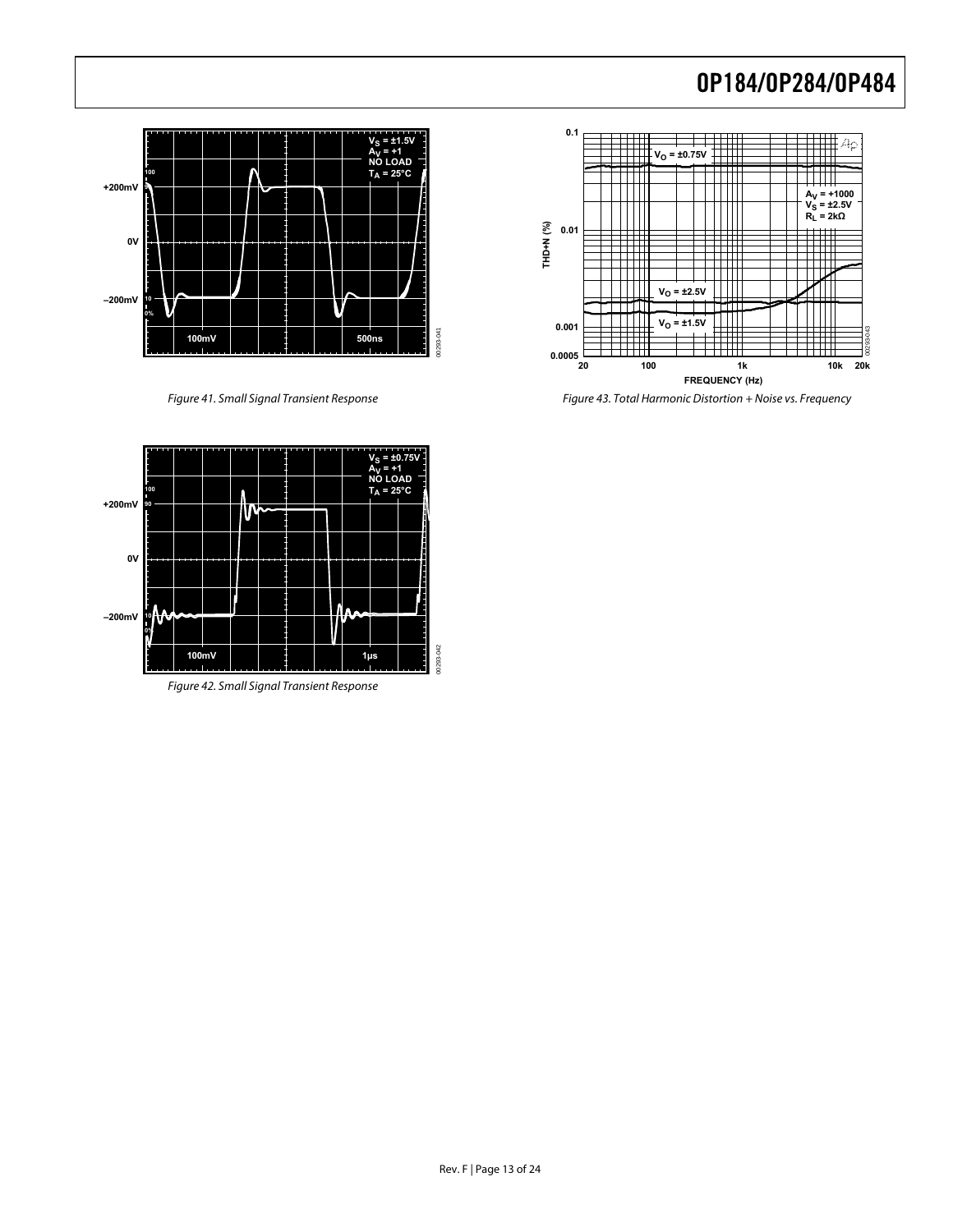### <span id="page-13-0"></span>APPLICATIONS INFORMATION **FUNCTIONAL DESCRIPTION**

The OP184/OP284/OP484 are precision single-supply, rail-to-rail operational amplifiers. Intended for the portable instrumentation marketplace, the OPx84 family of devices combine the attributes of precision, wide bandwidth, and low noise to make them a superb choice in single-supply applications that require both ac and precision dc performance. Other low supply voltage applications for which the OP284 is well suited are active filters, audio microphone preamplifiers, power supply control, and telecommunications. To combine all of these attributes with rail-to-rail input/output operation, novel circuit design techniques are used.



Figure 44. OP284 Equivalent Input Circuit

<span id="page-13-3"></span><span id="page-13-2"></span><span id="page-13-1"></span>For example, [Figure 44](#page-13-1) illustrates a simplified equivalent circuit for the input stage of the OP184/OP284/OP484. It comprises an NPN differential pair, Q1→Q2, and a PNP differential pair, Q3→Q4, operating concurrently. Diode Network D1→Diode Network D2 serves to clamp the applied differential input voltage to the OP284, thereby protecting the input transistors against avalanche damage. Input stage voltage gains are kept low for input rail-to-rail operation. The two pairs of differential output voltages are connected to the second stage of the OP284, which is a compound folded cascade gain stage. It is also in the second gain stage, where the two pairs of differential output voltages are combined into a single-ended, output signal voltage used to drive the output stage. A key issue in the input stage is the behavior of the input bias currents over the input commonmode voltage range. Input bias currents in the OP284 are the arithmetic sum of the base currents in Q1→Q3 and in Q2→Q4. As a result of this design approach, the input bias currents in the OP284 not only exhibit different amplitudes; they also exhibit different polarities. This effect is best illustrated by [Figure 10](#page-6-1). It is, therefore, of paramount importance that the effective source impedances connected to the OP284 inputs be balanced for optimum dc and ac performance.

To achieve rail-to-rail output, the OP284 output stage design employs a unique topology for both sourcing and sinking current. This circuit topology is illustrated in [Figure 45](#page-13-2). The output stage is voltage-driven from the second gain stage. The signal path through the output stage is inverting; that is, for positive input signals, Q1 provides the base current drive to Q6 so that it conducts (sinks) current. For negative input signals, the signal path via Q1→Q2→D1→Q4→Q3 provides the base current drive for Q5 to conduct (source) current. Both amplifiers provide output current until they are forced into saturation, which occurs at approximately 20 mV from the negative supply rail and 100 mV from the positive supply rail.



Figure 45. OP284 Equivalent Output Circuit

Thus, the saturation voltage of the output transistors sets the limit on the OP284 maximum output voltage swing. Output short-circuit current limiting is determined by the maximum signal current into the base of Q1 from the second gain stage. Under output short-circuit conditions, this input current level is approximately 100 μA. With transistor current gains around 200, the short-circuit current limits are typically 20 mA. The output stage also exhibits voltage gain. This is accomplished by the use of common-emitter amplifiers, and, as a result, the voltage gain of the output stage (thus, the open-loop gain of the device) exhibits a dependence to the total load resistance at the output of the OP284.

### **INPUT OVERVOLTAGE PROTECTION**

As with any semiconductor device, if conditions exist where the applied input voltages to the device exceed either supply voltage, the input overvoltage I-V characteristic of the device must be considered. When an overvoltage occurs, the amplifier could be damaged, depending on the magnitude of the applied voltage and the magnitude of the fault current. [Figure 46](#page-14-1) illustrates the overvoltage I-V characteristic of the OP284. This graph was generated with the supply pins connected to GND and a curve tracer's collector output drive connected to the input.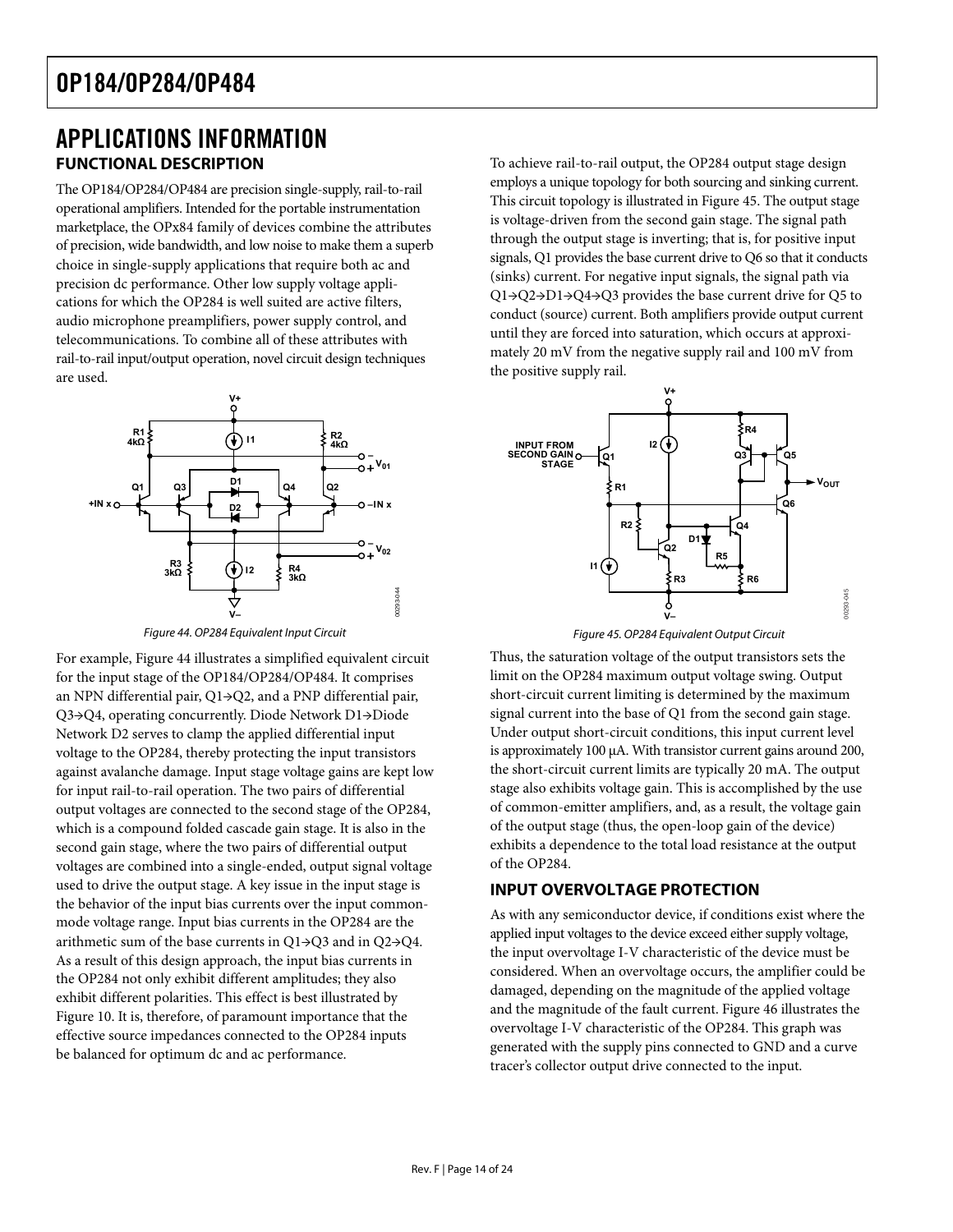<span id="page-14-0"></span>

Figure 46. Input Overvoltage I-V Characteristics of the OP284

<span id="page-14-1"></span>As shown in [Figure 46,](#page-14-1) internal p-n junctions to the OP284 energize and permit current flow from the inputs to the supplies when the input is 1.8 V more positive and 0.6 V more negative than the respective supply rails. As illustrated in the simplified equivalent circuit shown in [Figure 44](#page-13-1), the OP284 does not have any internal current limiting resistors; thus, fault currents can quickly rise to damaging levels.

This input current is not inherently damaging to the device, provided that it is limited to 5 mA or less. For the OP284, once the input exceeds the negative supply by 0.6 V, the input current quickly exceeds 5 mA. If this condition continues to exist, an external series resistor should be added at the expense of additional thermal noise. [Figure 47](#page-14-2) illustrates a typical noninverting configuration for an overvoltage-protected amplifier where the series resistance, Rs, is chosen such that

$$
R_{S} = \frac{V_{IN(MAX)} - V_{SUPPLY}}{5 \text{ mA}}
$$

For example, a 1 k $\Omega$  resistor protects the OP284 against input signals up to 5 V above and below the supplies. For other configurations where both inputs are used, each input should be protected against abuse with a series resistor. Again, to ensure optimum dc and ac performance, it is recommended that source impedance levels be balanced.



Figure 47. Resistance in Series with Input Limits Overvoltage Currents to Safe Values

#### <span id="page-14-2"></span>**OUTPUT PHASE REVERSAL**

<span id="page-14-3"></span>Some operational amplifiers designed for single-supply operation exhibit an output voltage phase reversal when their inputs are driven beyond their useful common-mode range. Typically, for single-supply bipolar op amps, the negative supply determines the lower limit of their common-mode range. With these devices,

external clamping diodes, with the anode connected to ground and the cathode to the inputs, prevent input signal excursions from exceeding the negative supply of the device (that is, GND), preventing a condition that causes the output voltage to change phase. JFET-input amplifiers can also exhibit phase reversal; and, if so, a series input resistor is usually required to prevent it.

The OP284 is free from reasonable input voltage range restrictions, provided that input voltages no greater than the supply voltages are applied. Although device output does not change phase, large currents can flow through the input protection diodes, as shown in [Figure 46.](#page-14-1) Therefore, the technique recommended in the [Input](#page-13-3)  [Overvoltage Protection](#page-13-3) section should be applied to those applications where the likelihood of input voltages exceeding the supply voltages is high.

#### **DESIGNING LOW NOISE CIRCUITS IN SINGLE-SUPPLY APPLICATIONS**

m F1<br>
Separation Supples<br>
We cation supples<br>
we dave the single of the single<br>
common one in the single of the single single of the single state<br>
ted in Tis Ta ('*i<sub>nOA</sub>* (1 H<br>
(*i<sub>nOA</sub>* (1 H<br>
(*e<sub>nOA</sub>*) (1 H<br>
(*e<sub>nOA</sub>*) ( In single-supply applications, devices like the OP284 extend the dynamic range of the application through the use of rail-to-rail operation. In fact, the OPx84 family is the first of its kind to combine single-supply, rail-to-rail operation, and low noise in one device. It is the first device in the industry to exhibit an input noise voltage spectral density of less than  $4 \frac{\text{nV}}{\text{Hz}}$  at 1 kHz. It was also designed specifically for low-noise, single-supply applications, and as such, some discussion on circuit noise concepts in single-supply applications is appropriate.

Referring to the op amp noise model circuit configuration illustrated in [Figure 48,](#page-14-3) the expression for an amplifier's total equivalent input noise voltage for a source resistance level, Rs, is given by

$$
e_{nT} = \sqrt{2\left[\left(e_{nR}\right)^2 + \left(\dot{q}_{nOA} \times R_S\right)^2\right] + \left(e_{nOA}\right)^2}
$$
, units in  $\frac{V}{\sqrt{Hz}}$ 

where:

 $R<sub>S</sub> = 2R$  is the effective, or equivalent, circuit source resistance.  $(e_{nR})^2$  is the source resistance thermal noise voltage power (4kTR). *k* is the Boltzmann's constant =  $1.38 \times 10^{-23}$  J/K.

*T* is the ambient temperature in Kelvins of the circuit =  $273.15 +$  $T_A$  ( $^{\circ}$ C).

 $(i_{n<sub>OA</sub>})<sup>2</sup>$  is the op amp equivalent input noise current spectral power (1 Hz bandwidth).

 $(e_{n\Omega A})^2$  is the op amp equivalent input noise voltage spectral power (1 Hz bandwidth).



Figure 48. Op Amp Noise Circuit Model Used to Determine Total Circuit Equivalent Input Noise Voltage and Noise Figure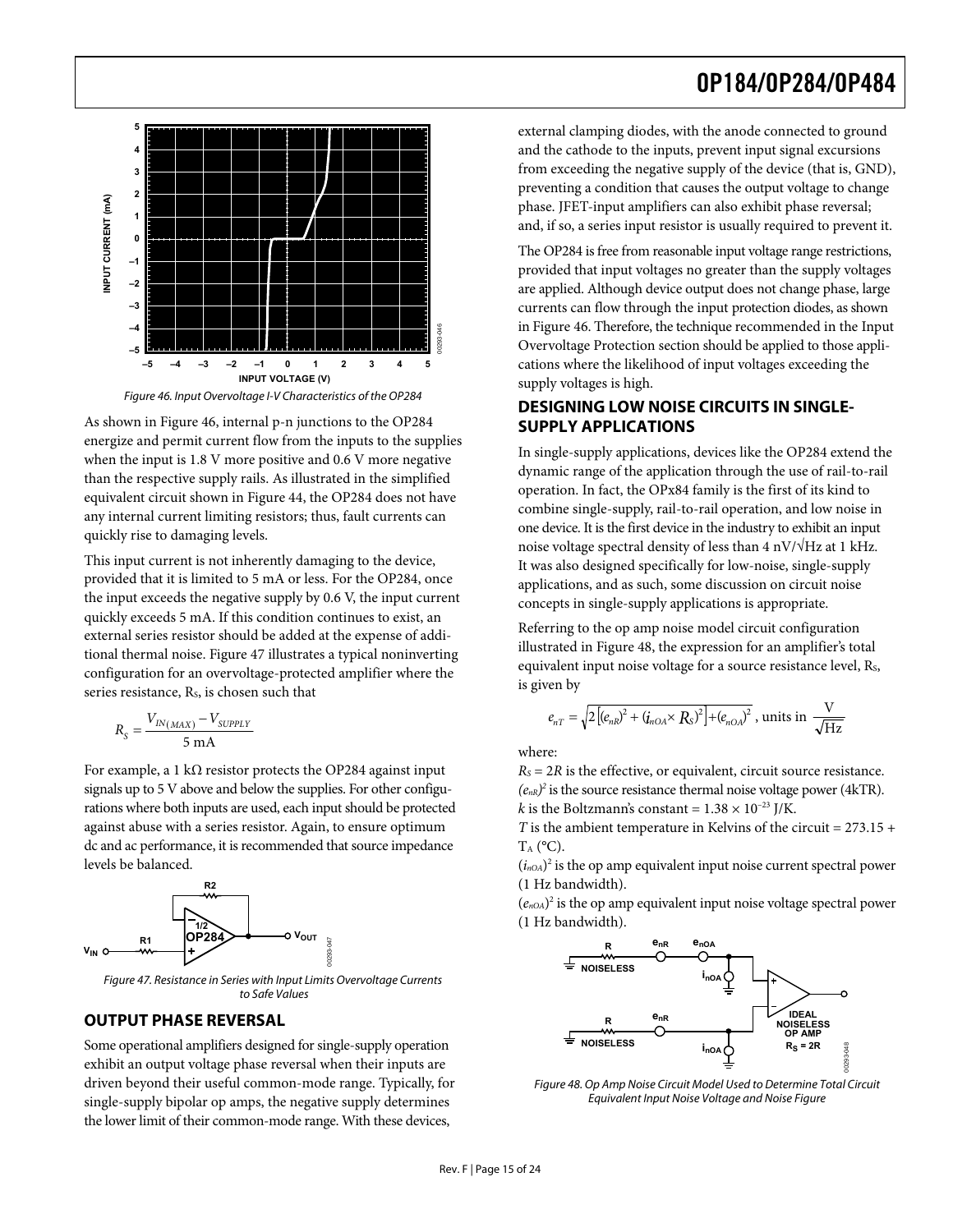<span id="page-15-0"></span>As a design aid, [Figure 49](#page-15-1) shows the total equivalent input noise of the OP284 and the total thermal noise of a resistor for comparison. Note that for source resistance less than 1 kΩ, the equivalent input noise voltage of the OP284 is dominant.



<span id="page-15-2"></span>Figure 49. OP284 Equivalent Thermal Noise vs. Total Source Resistance

<span id="page-15-1"></span>Because circuit SNR is the critical parameter in the final analysis, the noise behavior of a circuit is often expressed in terms of its noise figure, NF. The noise figure is defined as the ratio of a circuit's output signal-to-noise to its input signal-to-noise.

An expression of a circuit NF in dB, and in terms of the operational amplifier voltage and current noise parameters defined previously, is given by

$$
NF (dB) = 10 log \left[ 1 + \left( \frac{(e_{nOA})^2 + (i_{nOA} \times R_S)^2}{(e_{nRS})^2} \right) \right]
$$

where:

*NF (*dB*)* is the noise figure of the circuit, expressed in decibels.  $(e_{nOA})^2$  is the OP284 noise voltage spectral power (1 Hz bandwidth).  $(i_{n<sub>OA</sub>})^2$  is the OP284 noise current spectral power (1 Hz bandwidth).  $(e<sub>nRS</sub>)<sup>2</sup>$  is the source resistance thermal noise voltage power =  $(4kTRs)$ .

*RS* is the effective, or equivalent, source resistance presented to the amplifier.

<span id="page-15-3"></span>Calculation of the circuit noise figure is straightforward because the signal level in the application is not required to determine it. However, many designers using NF calculations as the basis for achieving optimum SNR believe that a low noise figure is equal to low total noise. In fact, the opposite is true, as shown in [Figure 50](#page-15-2). The noise figure of the OP284 is expressed as a function of the source resistance level. Note that the lowest noise figure for the OP284 occurs at a source resistance level of 10 kΩ. However, [Figure 49](#page-15-1) shows that this source resistance level and the OP284 generate approximately 14 nV/ $\sqrt{Hz}$  of total equivalent circuit noise. Signal levels in the application invariably increase to maximize circuit SNR, which is not an option in low voltage, single-supply applications.



Figure 50. OP284 Noise Figure vs. Source Resistance

Therefore, to achieve optimum circuit SNR in single-supply applications, it is recommended that an operational amplifier with the lowest equivalent input noise voltage be chosen, along with source resistance levels that are consistent with maintaining low total circuit noise.

### **OVERDRIVE RECOVERY**

The overdrive recovery time of an operational amplifier is the time required for the output voltage to recover to its linear region from a saturated condition. The recovery time is important in applications where the amplifier must recover quickly after a large transient event. The circuit shown in [Figure 51](#page-15-3) was used to evaluate the OP284 overload recovery time. The OP284 takes approximately 2 μs to recover from positive saturation and approximately 1 μs to recover from negative saturation.



Figure 51. Output Overload Recovery Test Circuit

#### **SINGLE-SUPPLY, 3 V INSTRUMENTATION AMPLIFIER**

The low noise, wide bandwidth, and rail-to-rail input/output operation of the OP284 make it ideal for low supply voltage applications such as in the two op amp instrumentation amplifier shown in [Figure 52](#page-16-1). The circuit uses the classic two op amp instrumentation amplifier topology with four resistors to set the gain. The transfer equation of the circuit is identical to that of a noninverting amplifier. Resistor R2 and Resistor R3 should be closely matched to each other, as well as to Resistors  $(R1 + P1)$ and Resistor R4 to ensure good common-mode rejection performance.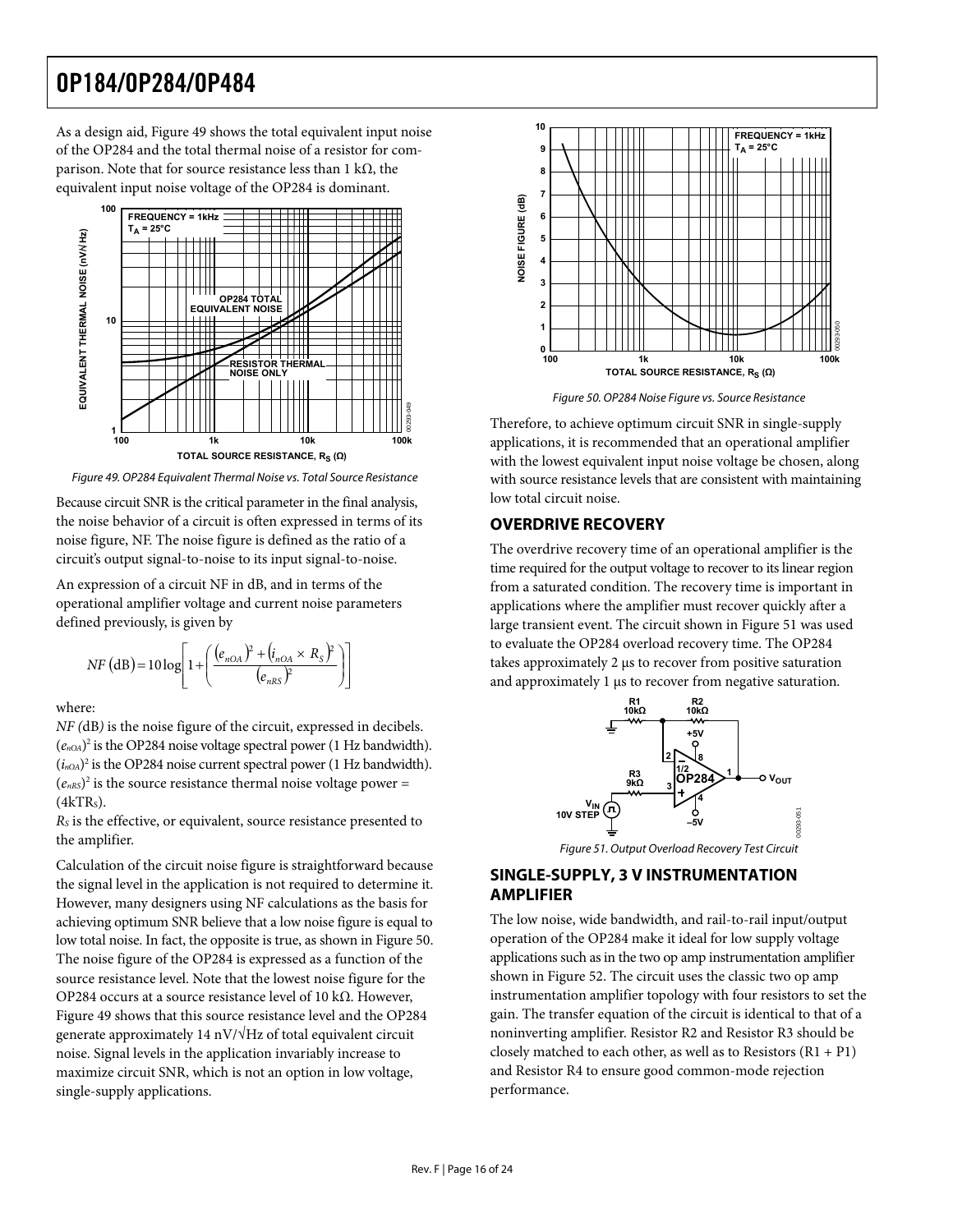<span id="page-16-0"></span>Resistor networks should be used in this circuit for R2 and R3 because they exhibit the necessary relative tolerance matching for good performance. Matched networks also exhibit tight relative resistor temperature coefficients for good circuit temperature stability. Trimming Potentiometer P1 is used for optimum dc CMR adjustment, and C1 is used to optimize ac CMR. With the circuit values as shown, Circuit CMR is better than 80 dB over the frequency range of 20 Hz to 20 kHz. Circuit referred-to-input (RTI) noise in the 0.1 Hz to 10 Hz band is an impressively low 0.45 μV p-p. Resistor RP1 and Resistor RP2 serve to protect the OP284 inputs against input overvoltage abuse. Capacitor C2 can be included to the limit circuit bandwidth and, therefore, wide bandwidth noise in sensitive applications. The value of this capacitor should be adjusted, depending on the required closedloop bandwidth of the circuit. The R4 to C2 time constant creates a pole at a frequency equal to

$$
f(3 dB) = \frac{1}{2\pi R4 C2}
$$

#### <span id="page-16-2"></span>**2.5 V REFERENCE FROM A 3 V SUPPLY**

In many single-supply applications, the need for a 2.5 V reference often arises. Many commercially available monolithic 2.5 V references require at least a minimum operating supply of 4 V. The problem is exacerbated when the minimum operating supply voltage is 3 V. The circuit illustrated in [Figure 53](#page-16-2) is an example of a 2.5 V reference that operates from a single 3 V supply. The circuit takes advantage of the OP284 rail-to-rail input/output voltage ranges to amplify an [AD589](http://www.analog.com/en/prod/0%2C2877%2CAD589%2C00.html) 1.235 V output to 2.5 V.



Figure 52. Single Supply, 3 V Low Noise Instrumentation Amplifier

<span id="page-16-3"></span><span id="page-16-1"></span>The low  $TCV_{OS}$  of the OP284 at 1.5  $\mu V$ /°C helps maintain an output voltage temperature coefficient that is dominated by the temperature coefficients of R2 and R3. In this circuit with 100 ppm/°C TCR resistors, the output voltage exhibits a temperature coefficient of 200 ppm/°C. Lower tempco resistors are recommended for more accurate performance over temperature.

One measure of the performance of a voltage reference is its capacity to recover from sudden changes in load current. While sourcing a steady-state load current of 1 mA, this circuit recovers to 0.01% of the programmed output voltage in 1.5 μs for a total change in load current of ±1 mA.



Figure 53. 2.5 V Reference That Operates on a Single 3 V Supply

#### **5 V ONLY, 12-BIT DAC SWINGS RAIL-TO-RAIL**

The OP284 is ideal for use with a CMOS DAC to generate a digitally controlled voltage with a wide output range. [Figure 54](#page-16-3) shows a DAC8043 used in conjunction with the [AD589](http://www.analog.com/AD589) to generate a voltage output from 0 V to 1.23 V. The DAC is actually operating in voltage switching mode, where the reference is connected to the current output, I<sub>OUT</sub>, and the output voltage is taken from the  $V_{REF}$  pin. This topology is inherently noninverting, as opposed to the classic current output mode, which is inverting and not usable in single-supply applications.



In this application, the OP284 serves two functions. First, it buffers the high output impedance of the DAC VREF pin, which is on the order of 10 k $\Omega$ . The op amp provides a low impedance output to drive any following circuitry.

Second, the op amp amplifies the output signal to provide a railto-rail output swing. In this particular case, the gain is set to 4.1 so that the circuit generates a 5 V output when the DAC output is at full scale. If other output voltage ranges are needed, such as  $0 \text{ V} \leq \text{V}_{\text{OUT}} \leq 4.095 \text{ V}$ , the gain can be easily changed by adjusting the values of R2 and R3.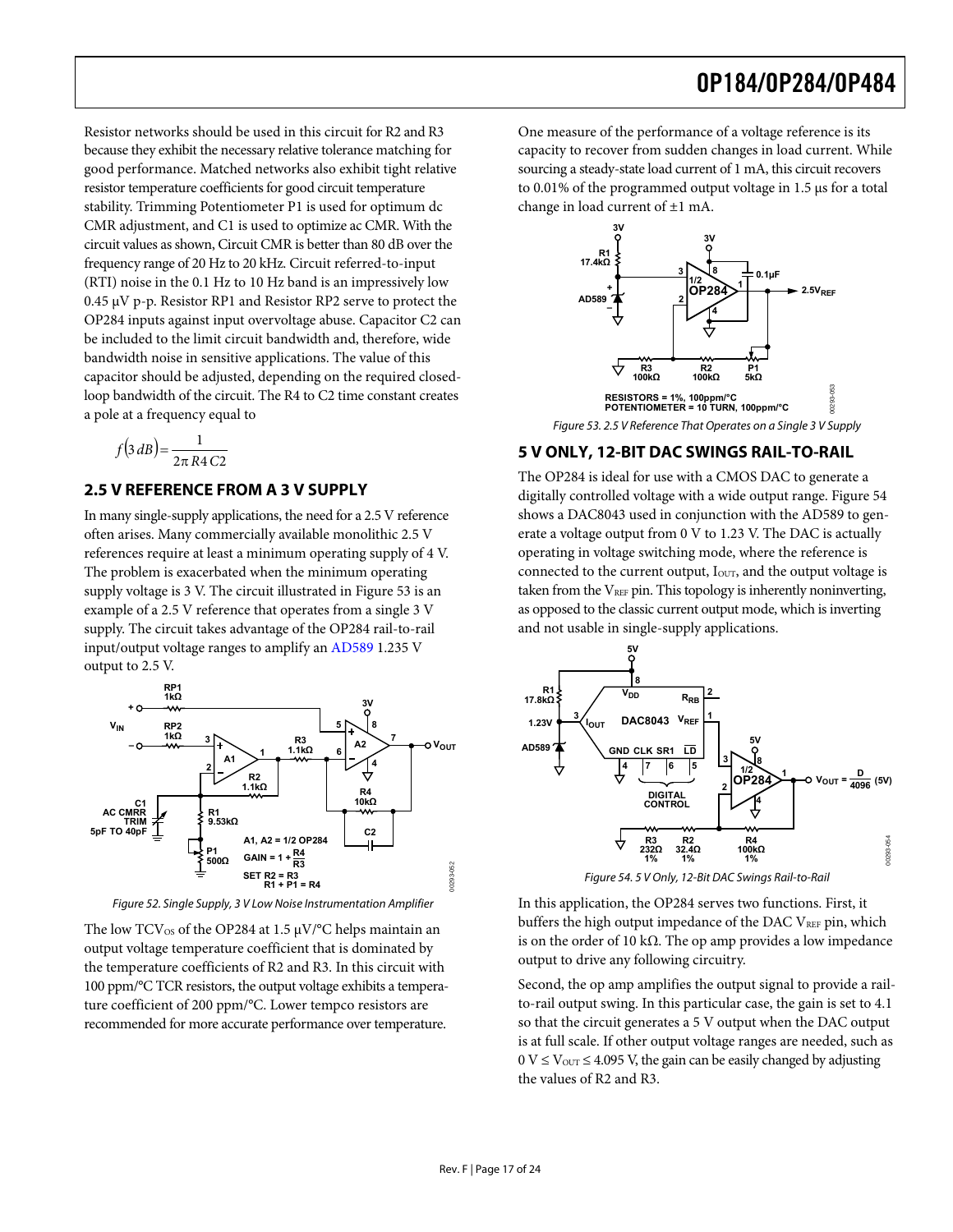### <span id="page-17-0"></span>**HIGH-SIDE CURRENT MONITOR**

<span id="page-17-2"></span>In the design of power supply control circuits, a great deal of design effort is focused on ensuring the long-term reliability of a pass transistor over a wide range of load current conditions. As a result, monitoring and limiting device power dissipation is of prime importance in these designs. The circuit shown in [Figure 55](#page-17-1) is an example of a 3 V, single-supply, high-side current monitor that can be incorporated into the design of a voltage regulator with fold-back current limiting or a high current power supply with crowbar protection. This design uses an OP284 rail-to-rail input voltage range to sense the voltage drop across a 0.1  $\Omega$  current shunt. A P-channel MOSFET, used as the feedback element in the circuit, converts the differential input voltage of the op amp into a current. This current is applied to R2 to generate a voltage that is a linear representation of the load current. The transfer equation for the current monitor is given by

$$
Monitor\ Output = R2 \times \left(\frac{R_{\text{SENSE}}}{R1}\right) \times I_L
$$

For the element values shown, the transfer characteristic of the monitor output is 2.5 V/A.



<span id="page-17-3"></span><span id="page-17-1"></span>**CAPACITIVE LOAD DRIVE CAPABILITY** 

<span id="page-17-4"></span>The OP284 exhibits excellent capacitive load driving capabilities. It can drive up to 1 nF, as shown in [Figure 30](#page-10-0). Even though the device is stable, a capacitive load does not come without penalty in bandwidth. The bandwidth is reduced to less than 1 MHz for loads greater than 2 nF. A snubber network on the output does not increase the bandwidth, but it does significantly reduce the amount of overshoot for a given capacitive load.

A snubber consists of a series R-C network  $(R<sub>s</sub>, C<sub>s</sub>)$ , as shown in [Figure 56,](#page-17-2) connected from the output of the device to ground. This network operates in parallel with the load capacitor, CL, to provide the necessary phase lag compensation. The value of the resistor and capacitor is best determined empirically.



Figure 56. Snubber Network Compensates for Capacitive Load

The first step is to determine the value of Resistor R<sub>s</sub>. A good starting value is 100  $\Omega$  (typically, the optimum value is less than 100 Ω). This value is reduced until the small-signal transient response is optimized. Next,  $C_s$  is determined; 10  $\mu$ F is a good starting point. This value is reduced to the smallest value for acceptable performance (typically, 1 μF). For the case of a 10 nF load capacitor on the OP284, the optimal snubber network is a 20  $\Omega$  in series with 1 μF. The benefit is immediately apparent, as shown in the scope photo in [Figure 57](#page-17-3). The top trace was taken with a 1 nF load, and the bottom trace was taken with the 50  $\Omega$ , 100 nF snubber network in place. The amount of overshoot and ringing is dramatically reduced. [Table 6](#page-17-4) shows a few sample snubber networks for large load capacitors.



Figure 57. Overshoot and Ringing Are Reduced by Adding a Snubber Network in Parallel with the 1 nF Load

| Load Capacitance $(C_L)$ | Snubber Network (R <sub>S</sub> , C <sub>S</sub> ) |  |
|--------------------------|----------------------------------------------------|--|
| 1 nF                     | 50 Ω, 100 nF                                       |  |
| 10 nF                    | 20 Ω, 1 μF                                         |  |
| $100$ nF                 | 5 $\Omega$ , 10 $\mu$ F                            |  |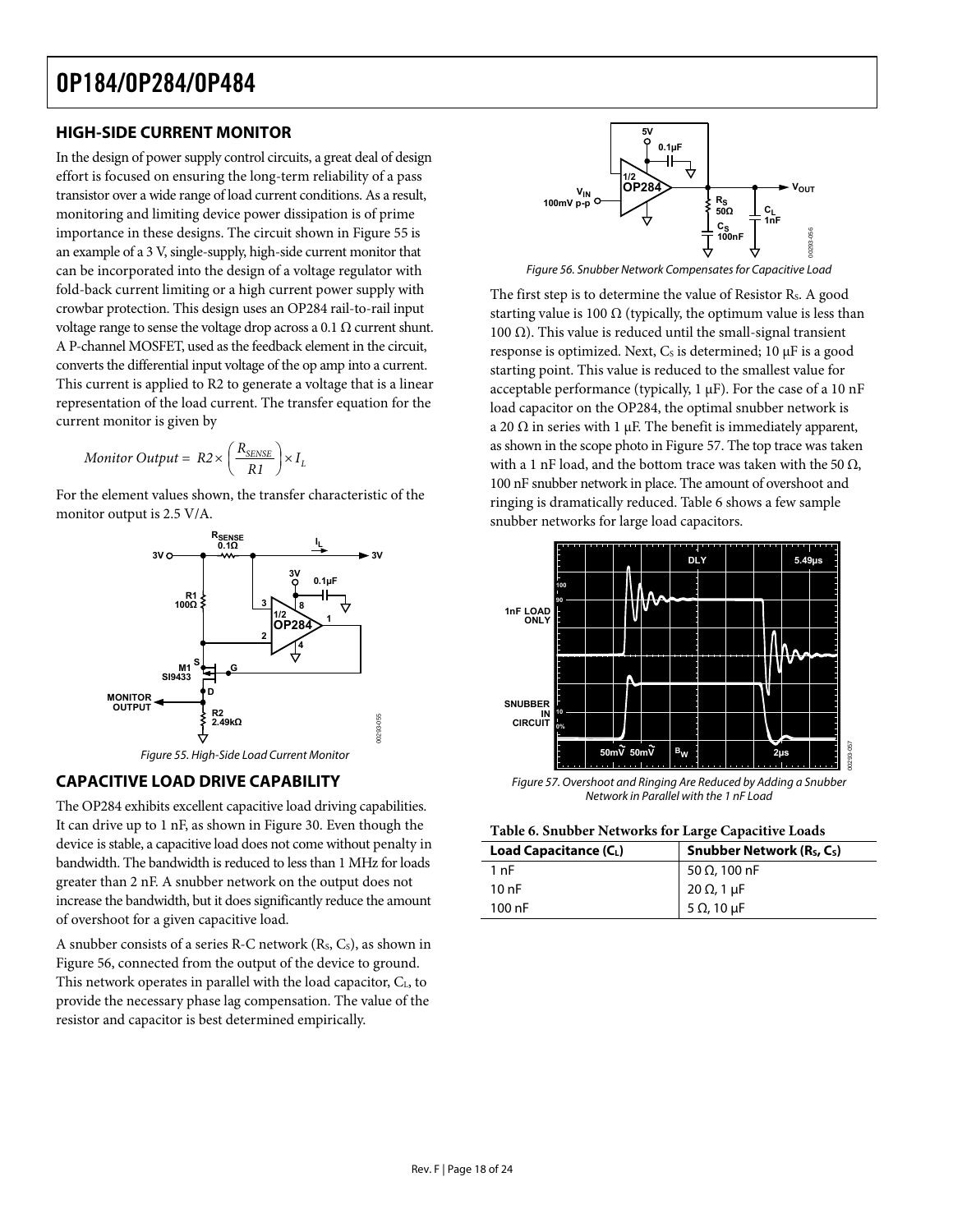#### <span id="page-18-0"></span>**LOW DROPOUT REGULATOR WITH CURRENT LIMITING**

Many circuits require stable, regulated voltages relatively close in potential to an unregulated input source. This low dropout type of regulator is readily implemented with a rail-to-rail output op amp, such as the OP284, because the wide output swing allows easy drive to a low saturation voltage pass device. Furthermore, it is particularly useful when the op amp also employs a rail-torail input feature because this factor allows it to perform highside current sensing for positive rail current limiting. Typical examples are voltages developed from 3 V to 9 V range system sources or anywhere that low dropout performance is required for power efficiency. This 4.5 V example works from 5 V nominal sources with worst-case levels down to 4.6 V or less. [Figure 58](#page-18-1) shows such a regulator set up, using an OP284 plus a low RDS(ON), P-channel MOSFET pass device. Part of the low dropout performance of this circuit is provided by Q1, which has a rating of 0.11  $\Omega$  with a gate drive voltage of only 2.7 V. This relatively low gate drive threshold allows operation of the regulator on supplies as low as 3 V without compromising overall performance.

The main voltage control loop operation of the circuit is provided by U1B, half of the OP284. This voltage control amplifier amplifies the 2.5 V reference voltage produced by Three Terminal U2, a REF192. The regulated output voltage, VOUT, is then

 $=V_{OUT2}\left(1+\frac{R2}{R3}\right)$  $V_{OUT} = V_{OUT2} \left(1 + \frac{R2}{R3}\right)$ 

For this example, because 
$$
V_{\text{OUT}}
$$
 of 4.5 V with  $V_{\text{OUT2}} = 2.5$  V requires a U1B gain of 1.8 times, R3 and R2 are chosen for a ratio of 1.2:1 or 10.0 kΩ:8.06 kΩ (using closest 1% values). Note that for the lowest  $V_{\text{OUT}}$  dc error, R2||R3 should be maintained equal to R1 (as in this example), and the R2 to R3 resistors should be stable, close tolerance metal film types. The table in Figure 58 summarizes R1 to R3 values for some popular voltages. However, note that, in general, the output can be anywhere between  $V_{\text{OUT2}}$  and the 12 V maximum rating of Q1.

While the low voltage saturation characteristic of Q1 is a key part of the low dropout, another component is a low current sense comparison threshold with good dc accuracy. Here, this is provided by Current Sense Amplifier U1A, which is provided by a 20 mV reference from the 1.235 V, [AD589](http://www.analog.com/en/prod/0%2C2877%2CAD589%2C00.html) Reference Diode D2, and the R7 to R8 divider. When the product of the output current and the RS value match this voltage threshold, the current control loop is activated, and U1A drives the Q1 gate through D1. This causes the overall circuit operation to enter current mode control with a current limit, ILIMIT, defined as

$$
I_{LIMIT} = \left(\frac{V_{R(D2)}}{R_S}\right)\left(\frac{R7}{R7 + R8}\right)
$$



<span id="page-18-1"></span>Figure 58. Low Dropout Regulator with Current Limiting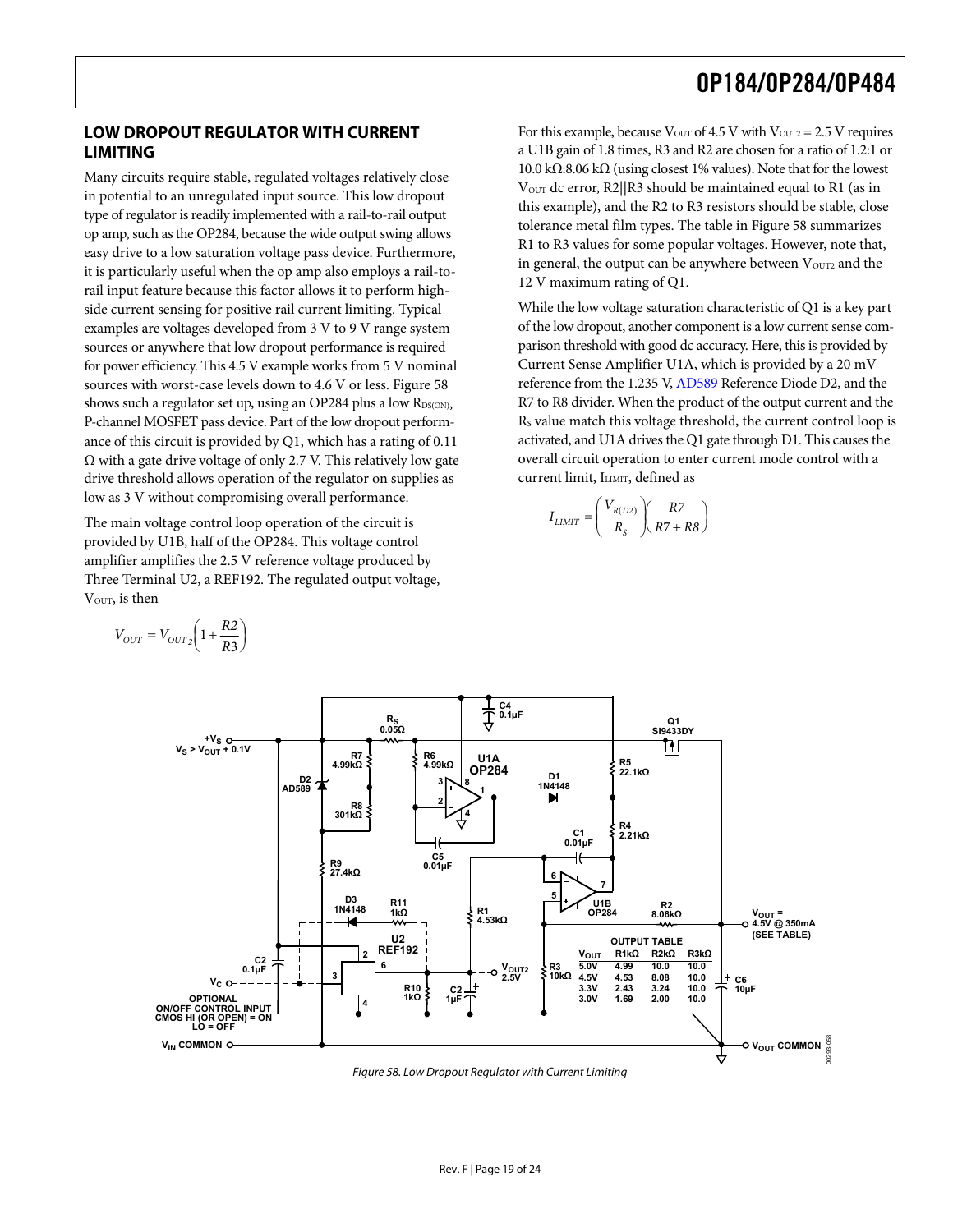<span id="page-19-0"></span>Obviously, it is desirable to keep this comparison voltage small because it becomes a significant portion of the overall dropout voltage. Here, the 20 mV reference is higher than the typical offset of the OP284 but is still reasonably low as a percentage of  $V_{\text{OUT}}$  (<0.5%). In adapting the limiter for other  $I_{\text{LIMIT}}$  levels, Sense Resistor R<sub>s</sub> should be adjusted along with R7 to R8, to maintain this threshold voltage between 20 mV and 50 mV.

Performance of the circuit is excellent. For the 4.5 V output version, the measured dc output change for a 225 mA load change was on the order of a few microvolts, while the dropout voltage at this same current level was about 30 mV. The current limit, as shown in [Figure 58,](#page-18-1) is 400 mA, allowing the circuit to be used at levels up to 300 mA or more. While the Q1 device can actually support currents of several amperes, a practical current rating takes into account the 2.5 W, 25°C dissipation of the the 8-lead SOIC device. Because a short-circuit current of 400 mA at an input level of 5 V causes a 2 W dissipation in Q1, other input conditions must be considered carefully in terms of potential overheating of Q1. Of course, if higher powered devices are used for Q1, this circuit can support outputs of tens of amperes as well as the higher V<sub>OUT</sub> levels already noted.

<span id="page-19-1"></span>The circuit shown can either be used as a standard low dropout regulator, or it can be used with on/off control. By driving Pin 3 of U2 with the optional logic control signal,  $V_c$ , the output is switched between on and off. Note that when the output is off in this circuit, it is still active (that is, not an open circuit). This is because the off state simply reduces the voltage input to R1, leaving the U1A/U1B amplifiers and Q1 still active.

When the on/off control is used, Resistor R10 should be used with U2 to speed on/off switching and to allow the output of the circuit to settle to a nominal zero voltage. Component D3 and Component R11 also aid in speeding up the on/off transition by providing a dynamic discharge path for C2. Off/on transition time is less than 1 ms, while the on/off transition is longer, but less than 10 ms.

### **3 V, 50 HZ/60 HZ ACTIVE NOTCH FILTER WITH FALSE GROUND**

To process signals in a single-supply system, it is often best to use a false ground biasing scheme. A circuit that uses this approach is shown in [Figure 59.](#page-19-1) In this circuit, a false ground circuit biases an active notch filter used to reject 50 Hz/60 Hz power line interference in portable patient monitoring equipment.

Notch filters are commonly used to reject power line frequency interference that often obscures low frequency physiological signals, such as heart rates, blood pressure readings, EEGs, and EKGs. This notch filter effectively squelches 60 Hz pickup at a Filter Q of 0.75. Substituting 3.16 kΩ resistors for the 2.67 kΩ resistor in the twin-T section (R1 through R5) configures the active filter to reject 50 Hz interference.



Amplifier A3 is the heart of the false ground bias circuit. It buffers the voltage developed at R9 and R10 and is the reference for the active notch filter. Because the OP484 exhibits a rail-to-rail input common-mode range, R9 and R10 are chosen to split the 3 V supply symmetrically. An in-the-loop compensation scheme is used around the OP484 that allows the op amp to drive C6, a 1 μF capacitor, without oscillation. C6 maintains a low impedance ac ground over the operating frequency range of the filter.

The filter section uses an OP484 in a Twin-T configuration whose frequency selectivity is very sensitive to the relative matching of the capacitors and resistors in the twin-T section. Mylar is the material of choice for the capacitors, and the relative matching of the capacitors and resistors determines the pass band symmetry of the filter. Using 1% resistors and 5% capacitors produces satisfactory results.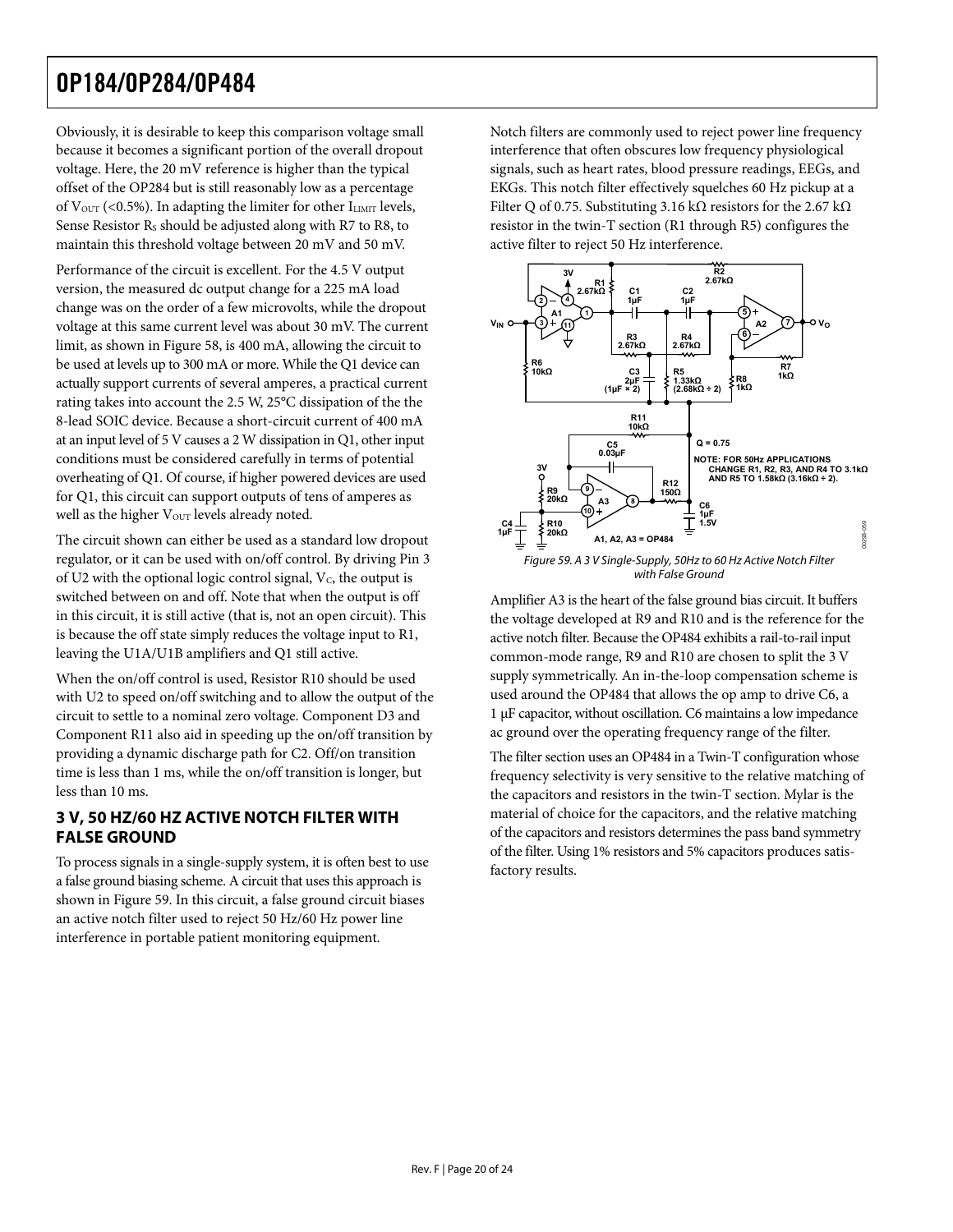<span id="page-20-0"></span>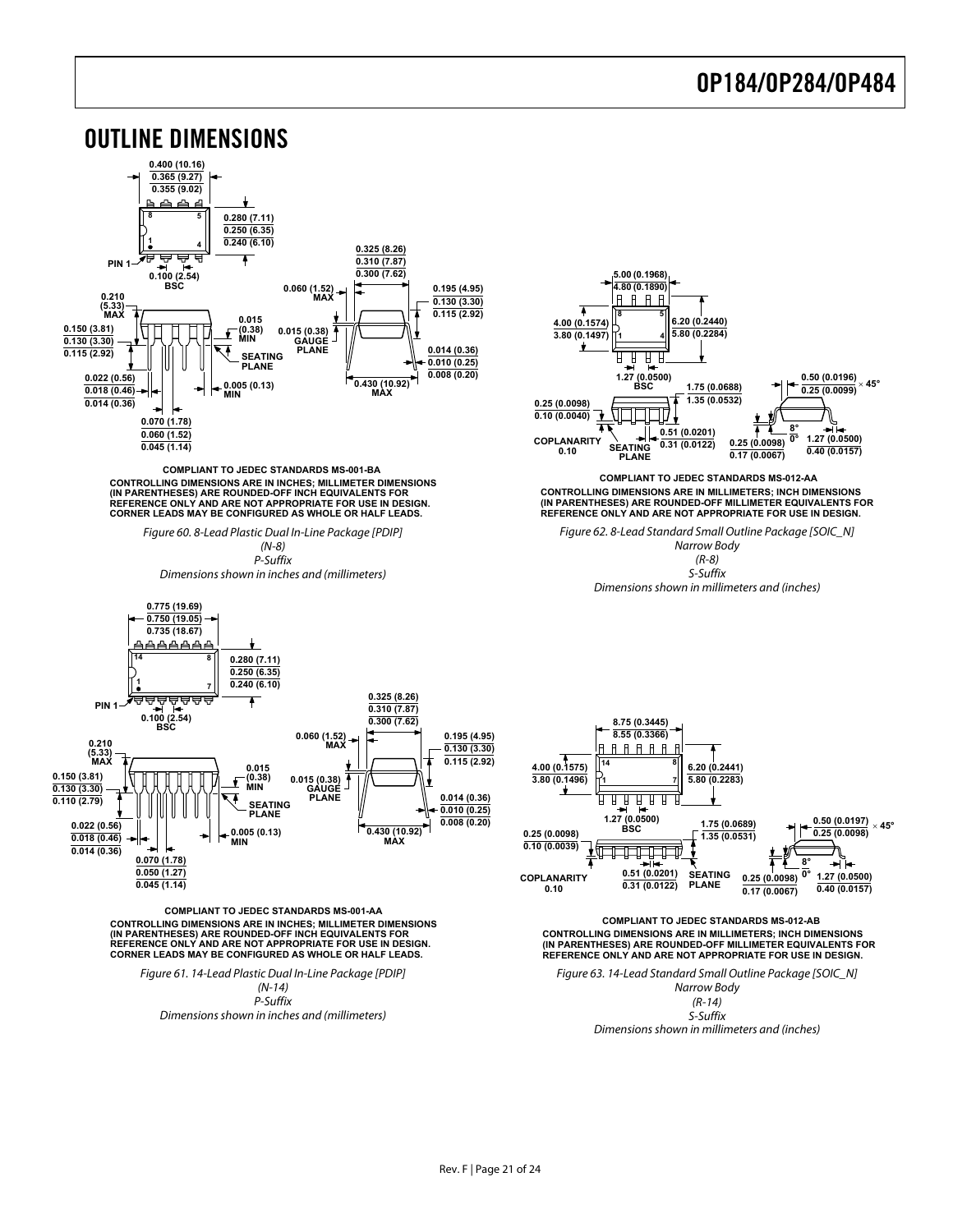### <span id="page-21-0"></span>**ORDERING GUIDE**

| Model                       | <b>Temperature Range</b>             | <b>Package Description</b> | <b>Package Option</b> |
|-----------------------------|--------------------------------------|----------------------------|-----------------------|
| OP184ES                     | $-40^{\circ}$ C to $+125^{\circ}$ C  | 8-Lead SOIC_N              | S-Suffix (R-8)        |
| OP184ES-REEL                | $-40^{\circ}$ C to +125 $^{\circ}$ C | 8-Lead SOIC_N              | S-Suffix (R-8)        |
| OP184ES-REEL7               | $-40^{\circ}$ C to $+125^{\circ}$ C  | 8-Lead SOIC_N              | S-Suffix (R-8)        |
| OP184ESZ <sup>1</sup>       | $-40^{\circ}$ C to +125 $^{\circ}$ C | 8-Lead SOIC_N              | S-Suffix (R-8)        |
| OP184ESZ-REEL <sup>1</sup>  | $-40^{\circ}$ C to +125 $^{\circ}$ C | 8-Lead SOIC_N              | S-Suffix (R-8)        |
| OP184ESZ-REEL7 <sup>1</sup> | $-40^{\circ}$ C to +125 $^{\circ}$ C | 8-Lead SOIC_N              | S-Suffix (R-8)        |
| OP184FS                     | $-40^{\circ}$ C to +125 $^{\circ}$ C | 8-Lead SOIC_N              | S-Suffix (R-8)        |
| OP184FS-REEL                | $-40^{\circ}$ C to +125 $^{\circ}$ C | 8-Lead SOIC_N              | S-Suffix (R-8)        |
| OP184FS-REEL7               | $-40^{\circ}$ C to +125 $^{\circ}$ C | 8-Lead SOIC_N              | S-Suffix (R-8)        |
| OP184FSZ <sup>1</sup>       | $-40^{\circ}$ C to +125 $^{\circ}$ C | 8-Lead SOIC_N              | S-Suffix (R-8)        |
| OP184FSZ-REEL <sup>1</sup>  | $-40^{\circ}$ C to +125 $^{\circ}$ C | 8-Lead SOIC_N              | S-Suffix (R-8)        |
| OP184FSZ-REEL7 <sup>1</sup> | $-40^{\circ}$ C to +125 $^{\circ}$ C | 8-Lead SOIC_N              | S-Suffix (R-8)        |
| OP284EP                     | $-40^{\circ}$ C to +125 $^{\circ}$ C | 8-Lead PDIP                | P-Suffix (N-8)        |
| OP284EPZ <sup>1</sup>       | $-40^{\circ}$ C to +125 $^{\circ}$ C | 8-Lead PDIP                | P-Suffix (N-8)        |
| OP284ES                     | $-40^{\circ}$ C to $+125^{\circ}$ C  | 8-Lead SOIC_N              | S-Suffix (R-8)        |
| OP284ES-REEL                | $-40^{\circ}$ C to +125 $^{\circ}$ C | 8-Lead SOIC_N              | S-Suffix (R-8)        |
| OP284ES-REEL7               | $-40^{\circ}$ C to +125 $^{\circ}$ C | 8-Lead SOIC_N              | S-Suffix (R-8)        |
| OP284ESZ <sup>1</sup>       | $-40^{\circ}$ C to $+125^{\circ}$ C  | 8-Lead SOIC_N              | S-Suffix (R-8)        |
| OP284ESZ-REEL <sup>1</sup>  | $-40^{\circ}$ C to +125 $^{\circ}$ C | 8-Lead SOIC_N              | S-Suffix (R-8)        |
| OP284ESZ-REEL7 <sup>1</sup> | $-40^{\circ}$ C to +125 $^{\circ}$ C | 8-Lead SOIC_N              | S-Suffix (R-8)        |
| OP284FS                     | $-40^{\circ}$ C to +125 $^{\circ}$ C | 8-Lead SOIC_N              | S-Suffix (R-8)        |
| OP284FS-REEL                | $-40^{\circ}$ C to +125 $^{\circ}$ C | 8-Lead SOIC_N              | S-Suffix (R-8)        |
| OP284FS-REEL7               | $-40^{\circ}$ C to +125 $^{\circ}$ C | 8-Lead SOIC_N              | S-Suffix (R-8)        |
| OP284FSZ <sup>1</sup>       | $-40^{\circ}$ C to +125 $^{\circ}$ C | 8-Lead SOIC_N              | S-Suffix (R-8)        |
| OP284FSZ-REEL <sup>1</sup>  | $-40^{\circ}$ C to +125 $^{\circ}$ C | 8-Lead SOIC_N              | S-Suffix (R-8)        |
| OP284FSZ-REEL7 <sup>1</sup> | $-40^{\circ}$ C to $+125^{\circ}$ C  | 8-Lead SOIC_N              | S-Suffix (R-8)        |
| OP284GBC                    |                                      | Die                        |                       |
| OP484ES                     | $-40^{\circ}$ C to +125 $^{\circ}$ C | 14-Lead SOIC_N             | S-Suffix (R-14)       |
| OP484ES-REEL                | $-40^{\circ}$ C to +125 $^{\circ}$ C | 14-Lead SOIC_N             | S-Suffix (R-14)       |
| OP484ESZ <sup>1</sup>       | $-40^{\circ}$ C to +125 $^{\circ}$ C | 14-Lead SOIC N             | S-Suffix (R-14)       |
| OP484ESZ-REEL <sup>1</sup>  | $-40^{\circ}$ C to +125 $^{\circ}$ C | 14-Lead SOIC_N             | S-Suffix (R-14)       |
| OP484FP                     | $-40^{\circ}$ C to $+125^{\circ}$ C  | 14-Lead PDIP               | P-Suffix (N-14)       |
| OP484FPZ <sup>1</sup>       | $-40^{\circ}$ C to +125 $^{\circ}$ C | 14-Lead PDIP               | P-Suffix (N-14)       |
| OP484FS                     | $-40^{\circ}$ C to +125 $^{\circ}$ C | 14-Lead SOIC_N             | S-Suffix (R-14)       |
| OP484FS-REEL                | $-40^{\circ}$ C to +125 $^{\circ}$ C | 14-Lead SOIC_N             | S-Suffix (R-14)       |
| OP484FS-REEL7               | $-40^{\circ}$ C to +125 $^{\circ}$ C | 14-Lead SOIC_N             | S-Suffix (R-14)       |
| OP484FSZ <sup>1</sup>       | $-40^{\circ}$ C to +125 $^{\circ}$ C | 14-Lead SOIC_N             | S-Suffix (R-14)       |
| OP484FSZ-REEL <sup>1</sup>  | $-40^{\circ}$ C to +125 $^{\circ}$ C | 14-Lead SOIC_N             | S-Suffix (R-14)       |
| OP484FSZ-REEL7 <sup>1</sup> | $-40^{\circ}$ C to $+125^{\circ}$ C  | 14-Lead SOIC_N             | S-Suffix (R-14)       |

 $1 Z =$  RoHS Compliant part.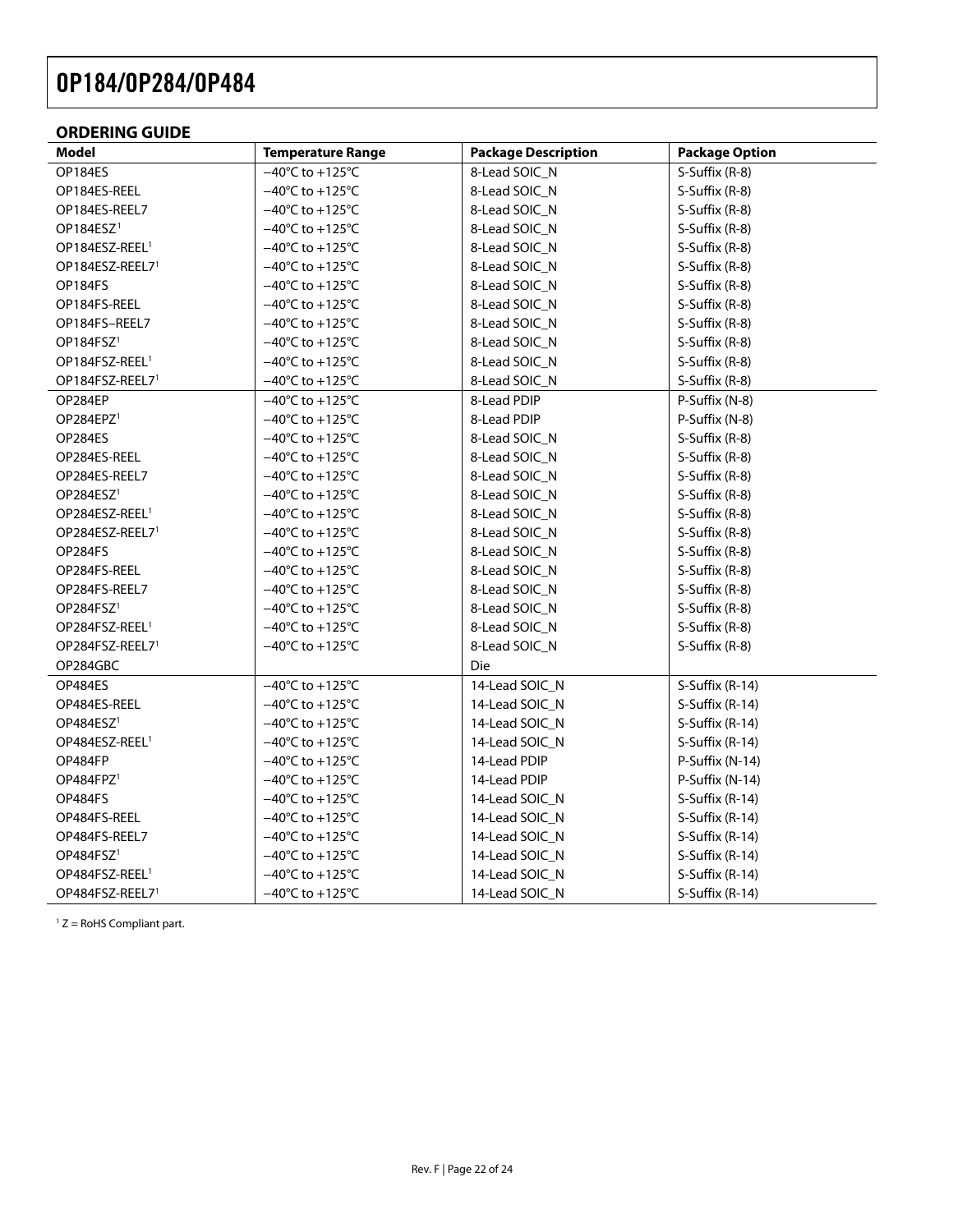### **NOTES**